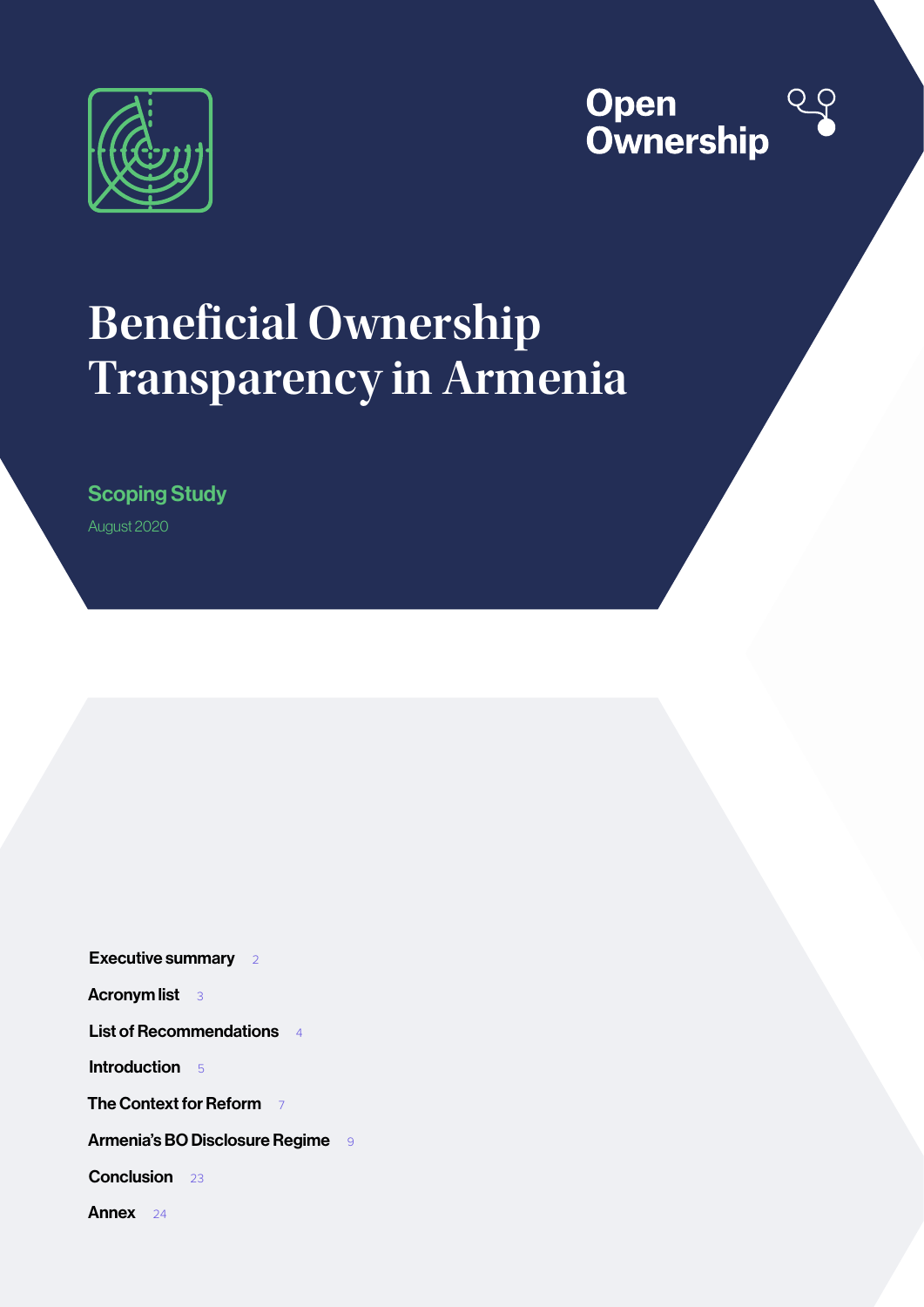## <span id="page-1-0"></span>**Executive summary**

Armenia has made a series of commitments at the international level to improve transparency over who ultimately owns and benefits from its companies. The country is progressing well with plans to produce a centralised and public beneficial ownership (BO) register, beginning with a pilot programme for the extractive industries. The BO information for companies operating in this sector was published in April 2020 and, by the end of the year, the government plans to pass legislation that will require regulated and non-regulated commercial entities to also disclose their BO data. Learning from the extractives pilot will be crucial to maximising the impact of Armenia's economy-wide disclosures.

Open Ownership (OO) is providing significant support to the Armenian government agencies overseeing the reform process. In December 2019, after previous in-country missions, we provided a series of recommendations to help inform the development of the regulatory framework, software systems, and business processes for collecting and publishing BO data for extractives companies (see *[Annex](#page-23-1)*). Implementation towards these recommendations is ongoing and includes:

- transitioning from publishing scanned paper forms of BO disclosures to an electronic version with data structured into different fields to facilitate access and analysis;
- developing software for the storage and publication of data that complies with the main elements of OO's Beneficial Ownership Data Standard (BODS); and
- streamlining reporting requirements for firms operating in the broader economy, down from the especially comprehensive approach applied to the mining sector.

## Recommendations

In this report, we provide a more detailed assessment of Armenia's BO regime, analysing current and planned reforms against OO's principles of effective BO disclosure. Below we outline a series of recommendations on how to optimise Armenia's disclosure policies and systems, and will continue to work closely with government agencies to assist with their implementation. Suggested reforms include:

- legislative definitions of BO should be harmonised as much as possible and plans made for periodic reviews of the effectiveness of its selected reporting thresholds;
- Armenia should further improve the accessibility and utility of future BO disclosures by publishing in "open data" format and enabling bulk data downloads;
- Armenia should develop an effective sanctions regime to apply to non-extractive sector firms that fail to comply with BO disclosure requirements;
- plans should be created for future enhancement and expansion of data verification systems in the forthcoming electronic register;
- drafting of economy-wide disclosure regulations should begin as soon as possible and aim to cover the overwhelming majority of companies registered in the country; and
- Armenia should collect and publish information regarding historical changes in companies' beneficial owners.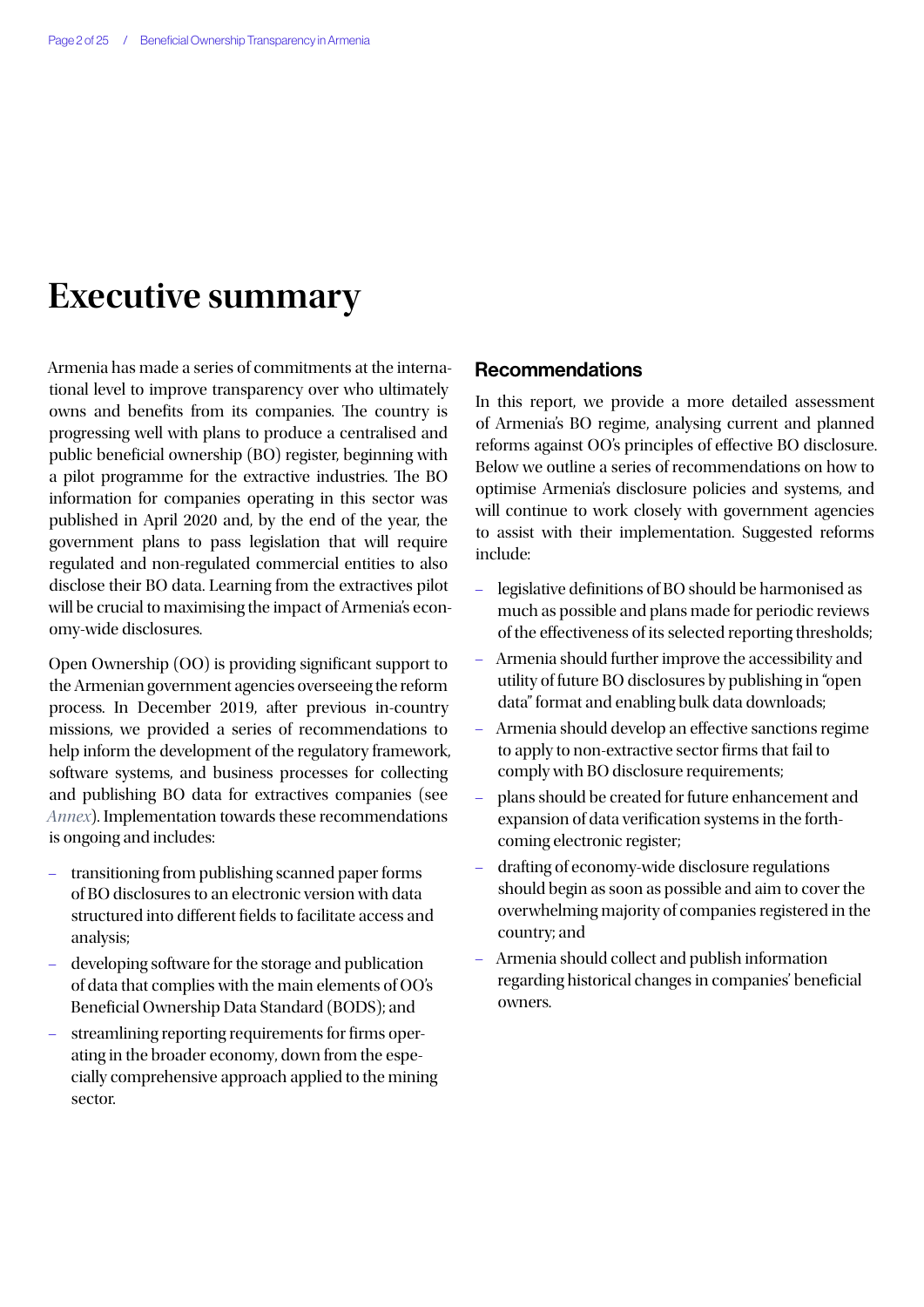# <span id="page-2-0"></span>**Acronym list**

| <b>AML</b>  | Anti-money laundering                                    |  |
|-------------|----------------------------------------------------------|--|
| <b>API</b>  | Application programming interface                        |  |
| <b>BO</b>   | Beneficial ownership                                     |  |
| <b>BODS</b> | Beneficial Ownership Data Standard                       |  |
| <b>BOT</b>  | Beneficial ownership transparency                        |  |
| CDD         | Customer due diligence                                   |  |
| CSOs        | Civil society organisations                              |  |
| EDF         | <b>Effective disclosure framework</b>                    |  |
| <b>EITI</b> | <b>Extractives Industries Transparency</b><br>Initiative |  |
| <b>FATF</b> | <b>Financial Action Task Force</b>                       |  |
| <b>IFFs</b> | Illicit financial flows                                  |  |
| <b>KYC</b>  | Know your customer                                       |  |
| MoJ         | Ministry of Justice                                      |  |
| <b>MSG</b>  | Multi-stakeholder group                                  |  |
| <b>OGP</b>  | Open Government Partnership                              |  |
| 00          | Open Ownership                                           |  |
| <b>PEPs</b> | Politically exposed persons                              |  |
| <b>SLPs</b> | <b>Scottish Limited Partnerships</b>                     |  |
| <b>SOEs</b> | State owned enterprises                                  |  |
| <b>UID</b>  | Unique identifier                                        |  |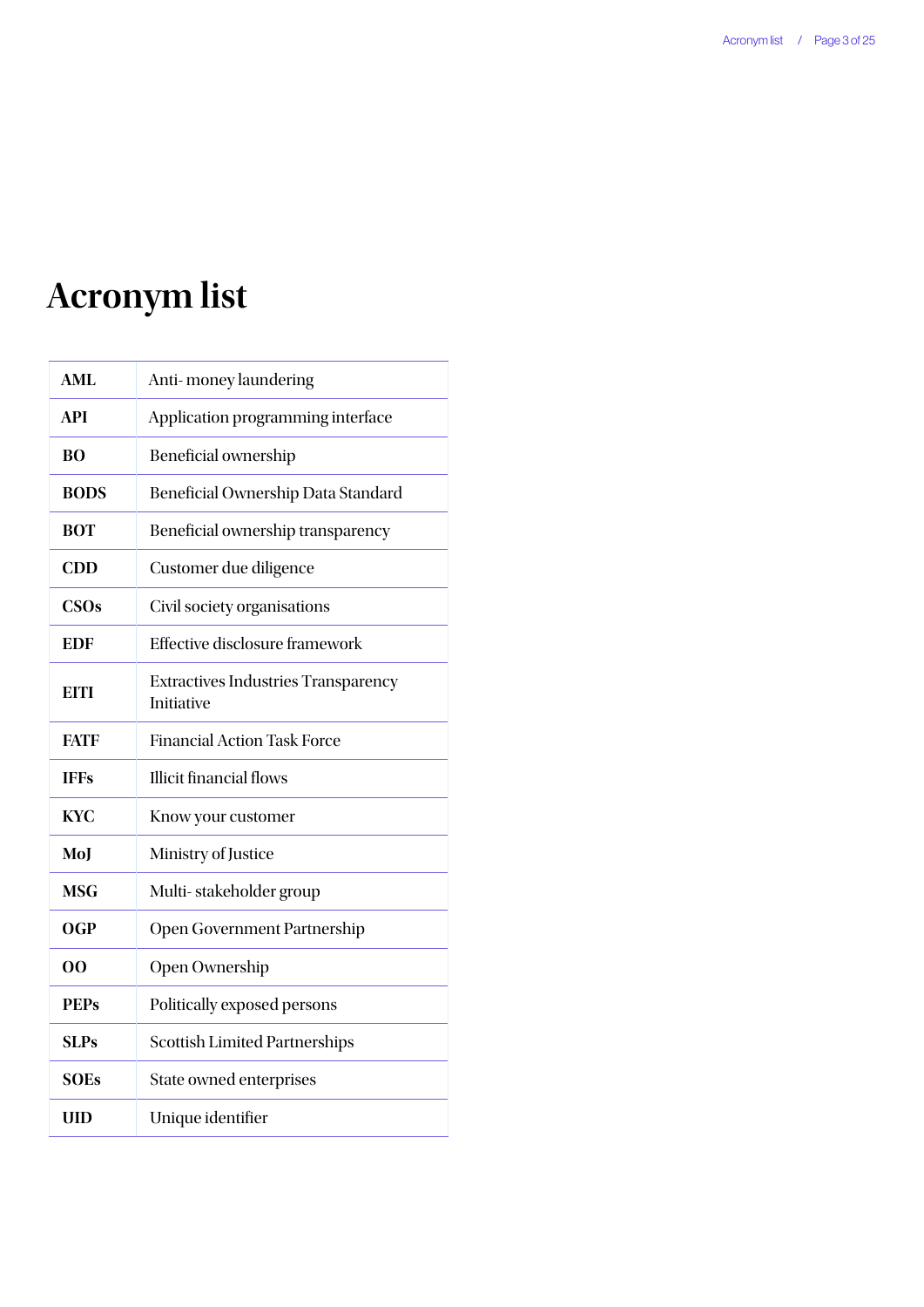## <span id="page-3-0"></span>**List of Recommendations**

### Public access to a central register

1. Armenia should further improve the accessibility and utility of future BO disclosures by publishing in "open data" format and enabling bulk downloads.

### Robust definitions

- 2. BO definitions in Armenian legislation should be harmonised as much as possible and plans made for the periodic evaluation and revision of threshold levels.
- 3. Clear guidance should be provided to disclosing entities regarding their reporting obligations for politically exposed persons (PEPs) and "affiliated persons".

#### Comprehensive coverage

4. Drafting of economy-wide disclosure regulations should begin as soon as possible and aim to cover the overwhelming majority of companies registered in the country.

#### Structured data

5. Armenia should use an agile development methodology for its BO software, using mining sector disclosures to test the system's handling of structured data.

## Sufficient detail

- 6. In the first iteration of the economy-wide register, reporting requirements should be made simpler, requiring only data submissions for beneficial owners and first level entities in an ownership chain.
- 7. Unique IDs (including country-level IDs) for people and entities should be collected and published.

## Verified data

- 8. Plans should be created for future enhancement and expansion of data verification systems in the forthcoming electronic register.
- 9. A feedback mechanism should be incorporated into the public register that allows all users to report suspected inaccuracies.

### Up-to-date and auditable

- 10. Armenia should retain and publish information regarding changes in a company's beneficial owners.
- 11. The start date on which BO arrangements began should be included in future declarations, and this field should be made mandatory in Armenia's software.

## Sanctions and enforcement

12. Armenia should create a roadmap for implementation of a sanctions regime for non-extractive sector firms that fail to comply with BO disclosure requirements.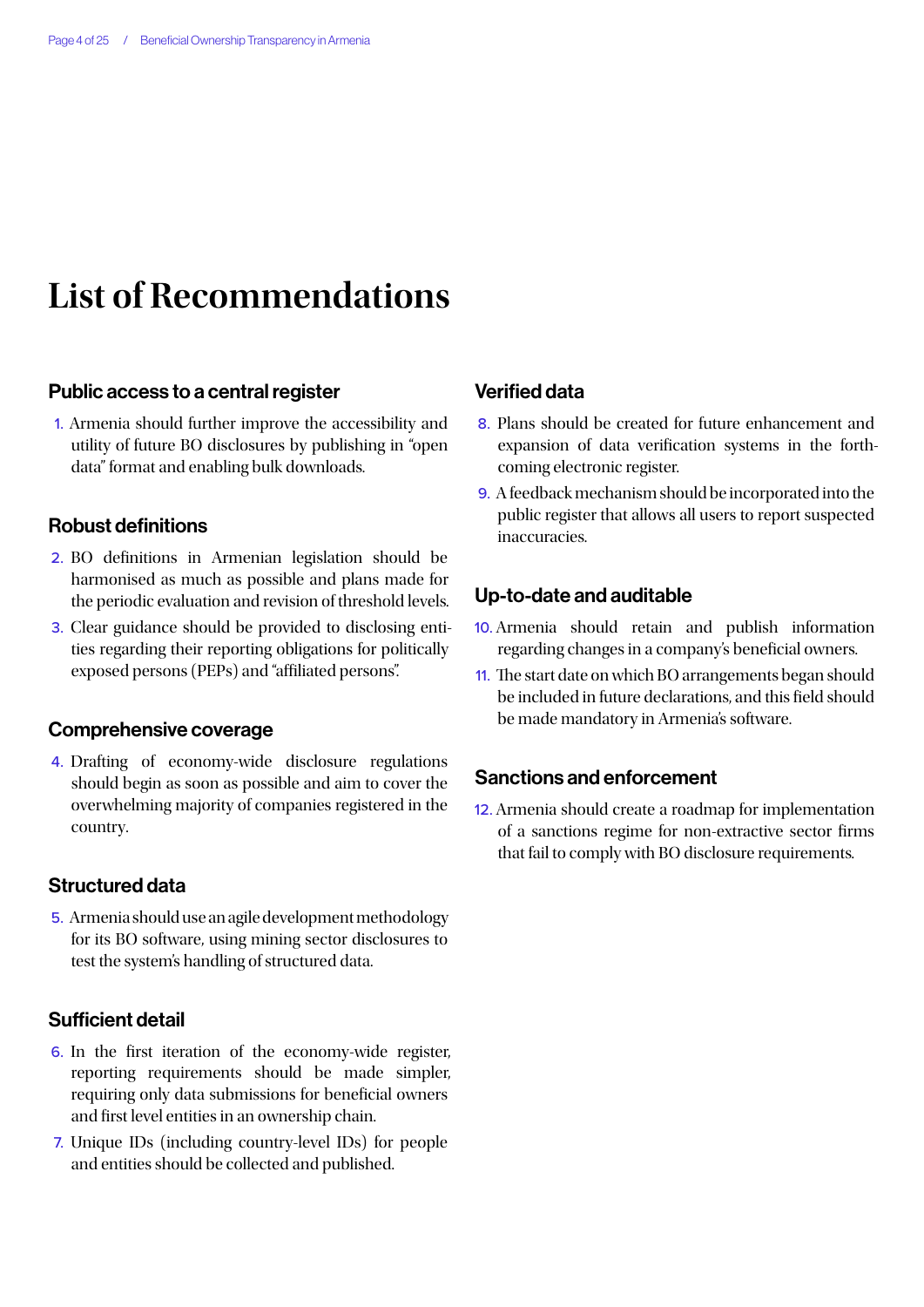## <span id="page-4-0"></span>**Introduction**

Recent years have seen a shift in attitude in international policy circles regarding the creation of public beneficial ownership (BO) registers: tools that enable firms, governments, and the public to see who really controls or benefits from companies. Whereas the case for BO registers was initially championed principally by campaigning organisations, their benefits and impacts are now widely recognised by governments and international policymakers. Worldwide, more than 80 countries have made commitments to implement BO registers for at least one industry sector,<sup>1</sup> but there are still comparatively few examples of full implementation and publication. This means beneficial ownership transparency (BOT) remains an emerging policy field in which each experience of implementation provides significant policy and systems learnings that can be adopted elsewhere.

Within those countries that have already introduced BO registers, some notable differences in the reform process can be discerned. One approach, adopted in the UK and Ukraine, is to introduce requirements simultaneously, on companies operating across the whole economy, to disclose their beneficial owners. Other countries have first focused on one sector or category of company, in some cases using this as a foundation for requiring later disclosures in other sectors. There are advantages and disadvantages to either approach. For some countries, prioritising implementation of disclosure requirements for one sector may facilitate more rapid progress than with the crosseconomy approach, especially if it enables implementers to leverage the political will for pro-transparency reform in an area of economic activity associated with higher corruption risk. However, this same approach to implementation can also bring risks that lawmakers may not subsequently apply disclosure requirements to other areas of economic activity, should political priorities change or opposition to reform mount, in the intervening period.

## Reforms in Armenia

Implementation of BO reform in Armenia, the subject of this report,<sup>2</sup> provides an excellent case study of the "one-sector-first" approach. The country has initially prioritised BO disclosures for its mining sector – driven by a political commitment to tackling corruption and significant civil society pressure – and is also due to expand disclosure requirements to apply to all industry sectors by the end of 2020.

Clear, high-level political commitment to the cause of BOT in Armenia, as well as the dedication of the officials within the individual agencies responsible for overseeing implementation, has driven commendable progress. By April 2020, the country had established the necessary legislation and processes for obtaining BO information from the mining sector, and had published the disclosures from firms operating in that industry. Government agencies have shown a willingness to learn lessons from this initial pilot programme and to improve the policies and systems necessary for the upcoming economy-wide disclosure regime.

Throughout the reform process, Open Ownership (OO) has provided technical assistance on both policy and systems-related issues to the government agencies leading Armenia's BO programme. In October 2019, the Ministry of Justice signed a Memorandum of Understanding with OO to deepen this collaboration, providing the basis for our subsequent series of in-country missions and remote technical assistance initiatives. OO will continue to provide our highest level of support as the country progresses towards implementing economy-wide disclosures. This report is a key aspect of this support, contributing to discussions in Armenia regarding further improvements to the BO regime before and after the sectoral scope of required disclosures expands.

<sup>1</sup> For a visual representation of countries that have made public commitments to improving BOT please see:<https://www.openownership.org/map/>.

<sup>&</sup>lt;sup>2</sup> The report has been compiled on a best efforts basis, and whilst we believe it to be an accurate reflection of the evidence reviewed as of August 2020, it should not be used in place of professional legal advice.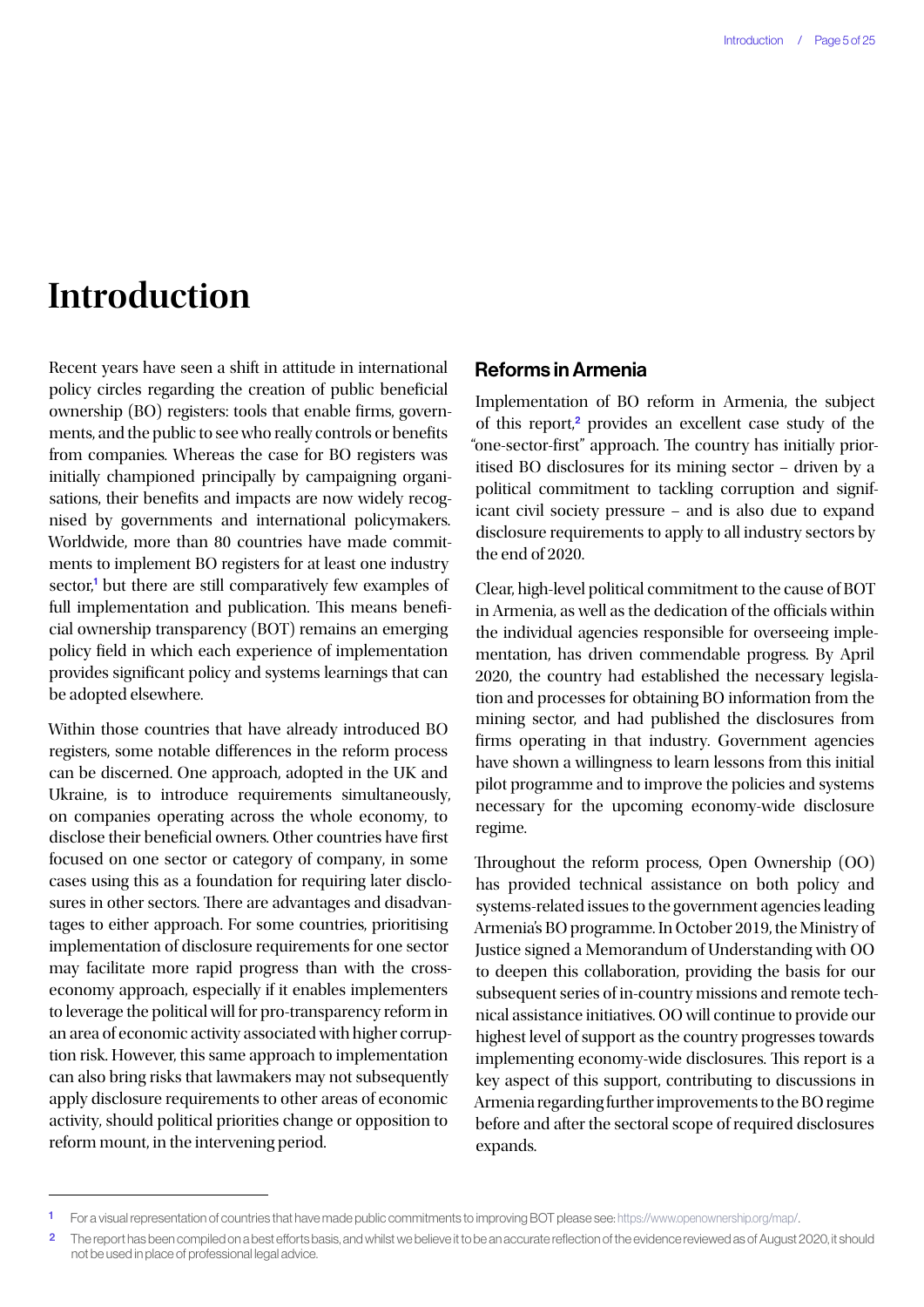### Methodology and report structure

The information contained in this report is based on a series of interviews with key stakeholders involved in advancing BOT in Armenia. Many of these were conducted during three in-country visits to Armenia in late 2019 and early 2020, as part of OO's ongoing technical assistance programme. The information obtained from these visits, and from subsequent remote assistance and desk research, has informed the content of this study. During this work, OO has collaborated closely with representatives from the Ministry of Justice and Armenia's Extractives Industries Transparency Initiative (EITI) Secretariat, as well as the Open Government Partnership (OGP) liaison in Armenia, the Ministry of Territorial Administration and Infrastructure (whose remit includes mining licensing), and the Armenian State Registry.

This report aims to provide useful input into how Armenia should further develop its BO disclosure regime and expand this to apply to other industry sectors. We have used OO's nine Principles of Effective Beneficial Ownership Disclosure<sup>3</sup> as the basis for our evaluation of Armenia's current and planned reforms in this area. The Principles describe a range of policy, legal, and systems, data, and technology characteristics that support publication of easy-to-use, accurate, and interoperable BO data. They have been reached through OO's work developing the Beneficial Ownership Data Standard (BODS) and supporting almost 40 countries to advance BOT. For each Principle, we have provided a short analysis of how Armenia's disclosure regime compares to the Principles identified along with recommendations for how the country could further strengthen its policies and processes.

#### A note on implementation timelines

The implementation timetables outlined in this report are based largely on plans and commitments made before the COVID-19 outbreak and its effects on global political, transport, and health systems. Accordingly, discussions in this report regarding dates for legislative reform, systems development, and data publication in Armenia remain provisional and subject to change. We additionally recognise that some actions that have been an important part of reforms towards greater BOT elsewhere – for example, holding in-person meetings or public gatherings for consultation – may not be possible until the public health situation has improved.

<sup>3</sup> Open Ownership, "Principles for Effective Beneficial Ownership Disclosure". July 2020. Available at: <https://www.openownership.org/framework/> [Accessed 6 August 2020].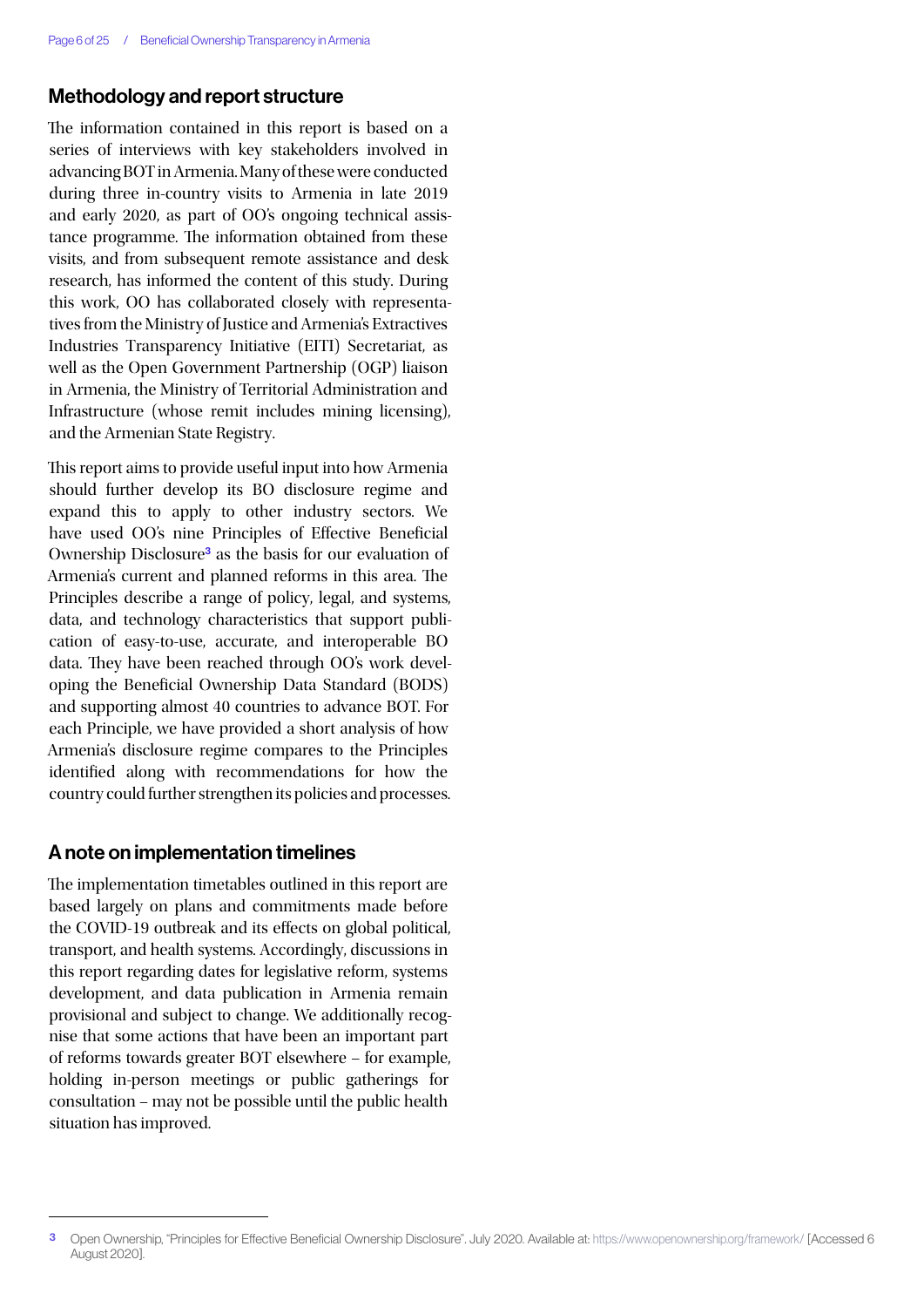## <span id="page-6-0"></span>**The Context for Reform**

Armenia offers a promising political and technical context for advancing BOT reform. This is partly thanks to the centrality of the anti-corruption agenda to the political programme of Prime Minister Nikol Pashinyan and his My Step Alliance party, which came to power following the "Velvet Revolution" in 2018. Pashinyan led the peaceful protests that precipitated the resignation of then Prime Minister Serzh Sargsyan during the revolution, and his party subsequently won a solid legislative majority at elections in December 2018.

The Pashinyan government's efforts to promote greater transparency over who owns Armenia's companies have occurred within a broader agenda to foster an "economic revolution" by improving the business environment, fighting corruption, and bolstering the rule of law. It was these aims that led the country to include a commitment to publish information on the BO of companies, along with a number of related reforms, in its OGP National Action Plan for 2018-2020. The government has pursued a commitment to publish BO data for the mining sector that was originally assumed when the country became an EITI member country in March 2017. Under Pashinyan's administration, the metal mining sector has become the first to be covered by BO disclosure regulations. The industry represents just over 3% of the country's annual GDP,<sup>4</sup> and under the previous government has been associated with allegations of large-scale corruption.

The cause of BOT in the mining sector has been enthusiastically taken up by civil society organisations involved in campaigns linked to proposed extractive developments, such as the controversial USD480 million Amulsar project. This development has been the subject of a prolonged blockade by demonstrators who fear its potential environmental impact on nearby water supplies and the tourist site at Jermuk. Environmental NGOs, opposed to certain

mining projects, have been a key source of ongoing pressure on the government, to advance the reforms, and on the firms to disclose their BO data. Their keen interest in the topic has also led to a number of analysis pieces being published about the mining sector disclosures within days of their publication in April 2020.<sup>5</sup>

CSO engagement with the process has been actively promoted by Armenia's government. In developing its BO disclosure procedures for the mining sector pilot, Armenia has engaged extensively with a wide variety of stakeholders, including civil society organisations, media representatives, and the private sector, especially via the EITI Multi-Stakeholder Group (MSG). Such work is commendable, and has helped facilitate buy-in to complex policy choices, including over disclosure threshold levels, which entities are required to declare and for which persons' information is required. Communication and engagement with stakeholders over the regulations has been facilitated by the development of visual exercises and diagrams to define and explain the precise scope of disclosure requirements; an area of work for which OO has provided significant technical support (see *[Sufficient detail](#page-14-0)* section below). The expansion of these consultation efforts to include a range of other actors and agencies within the country's anti-money laundering (AML) system will be key as the country introduces BO disclosure requirements across the rest of the economy.

Outside of the government's direct efforts to advance BOT, some of its policy reforms in other areas are expected to have indirect advantages for improving transparency over who owns Armenia's companies. Specifically, a move to expand and upgrade e-government services, primarily with a view to improving citizens' access to government services via digital platforms, is likely to assist with the eventual verification of submitted BO data. The e-government

<sup>4</sup> EITI, "EITI Armenia". 17 July 2020. Available at:<https://eiti.org/armenia>[Accessed 6 August 2020].

<sup>5</sup> Example articles include: Trace, "The undisclosed owners of Armenia's gold mines". 10 May 2020. Available at: <https://hetq.am/hy/article/116955> [Accessed 14 May 2020]; and Ecolur, "Revealed Real Owners of Metallic Mining Companies in Armenia - Part 1: ZCMC". 7 May 2020. Available at: [http://ecolur.org/hy/news/](http://ecolur.org/hy/news/mining/---1-/12367/?fbclid=IwAR03ernq0FS6Iyb4JrFIl884YC-m14wU1bYFyYxdHNjPL5YvzsDnKKyaxQg) [mining/---1-/12367/?fbclid=IwAR03ernq0FS6Iyb4JrFIl884YC-m14wU1bYFyYxdHNjPL5YvzsDnKKyaxQg](http://ecolur.org/hy/news/mining/---1-/12367/?fbclid=IwAR03ernq0FS6Iyb4JrFIl884YC-m14wU1bYFyYxdHNjPL5YvzsDnKKyaxQg) [Accessed 14 May 2020].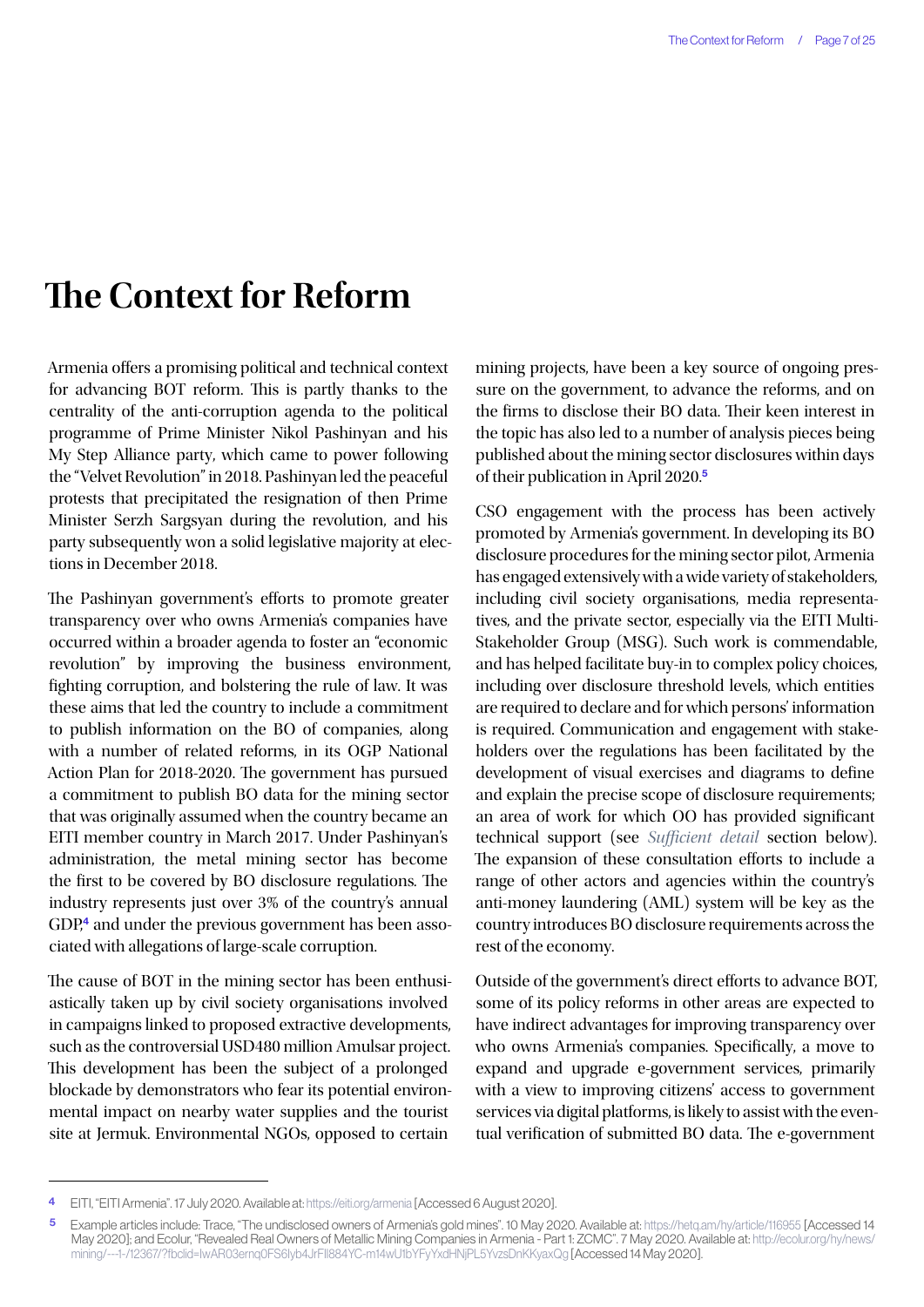agenda involves creating common standards and a data interoperability framework that will allow the gradual synchronisation or sharing of information across the various different systems and registries run by government agencies. This work is also a high priority area of action; the Prime Minister's Office directly supervises the work of Ekeng, the e-Governance infrastructure implementation agency that has responsibility for ensuring the interoperability of government services, and provides cloud-based services to government agencies. This increased interoperability of government systems will later enable the kind of automatic checks that form a vital part of ensuring that submitted BO data reflects a true and up-to-date reality of who owns local companies.<sup>6</sup>

Collectively, these factors mean that Armenia offers a favourable context for advancing BO reform and this has been reflected by the rapid progress the country has made towards this goal. High-level political commitment, alongside intense civil society scrutiny, has translated effectively into concrete and concerted action at the institutional level to advance BOT. During OO's work with the implementing agencies for the disclosures pilot for the extractive firms (the Ministry of Justice, State Registry, EITI, Ministry for Territorial Administration and Infrastructure), we have found that the agencies all view the work as a priority task and have dedicated significant resources and staff time to further its implementation. As the country moves towards economy-wide disclosure requirements – applying to approximately 60,000 firms rather than a few dozen extractives companies – Armenia will need to expand staff time and resources dedicated to the reform effort to ensure that its rapid progress can be maintained. Amid the evolving challenges associated with the country's response to the COVID-19 pandemic, resourcing during the next stage of implementation may become more of a concern.

<sup>6</sup> For more information on how governments can verify submitted BO data, please see Open Ownership's May 2020 policy briefing on verification: [https://www.](https://www.openownership.org/uploads/OpenOwnership%20Verification%20Briefing.pdf) [openownership.org/uploads/OpenOwnership%20Verification%20Briefing.pdf](https://www.openownership.org/uploads/OpenOwnership%20Verification%20Briefing.pdf).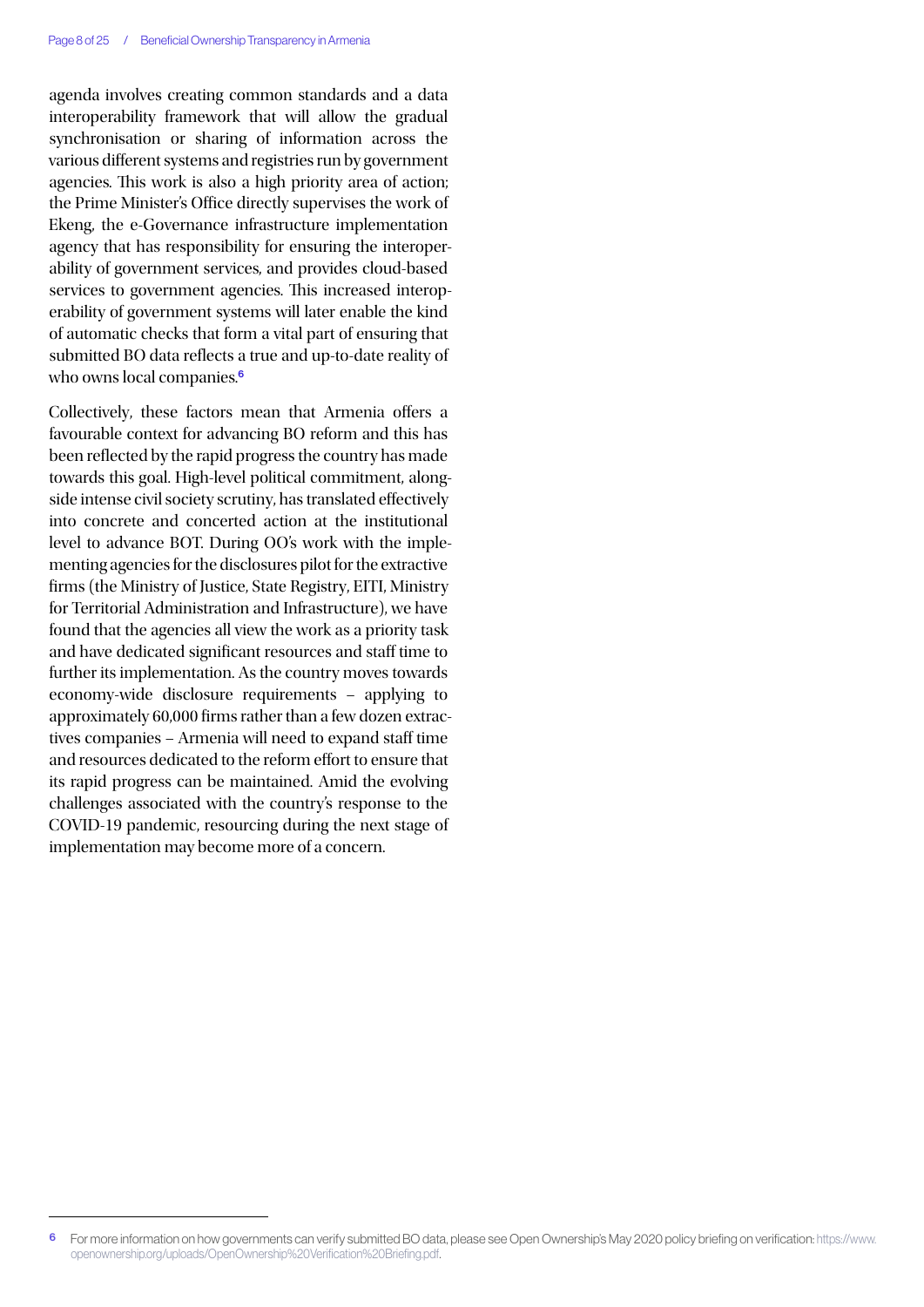## <span id="page-8-0"></span>**Armenia's BO Disclosure Regime**

In this section of the report, we outline Armenia's current or planned BO reforms and assess these against OO's Principles of Effective Beneficial Ownership Disclosure. For each of the nine principles, we have provided a short analysis of how Armenia's disclosure regime is addressing the aspect identified and have provided recommendations for how the country could further strengthen its policies and processes.

### Public access to a central register

#### OO PRINCIPLE

**Data should be accessible to the public; data should be collated in a central register**

- The public should have access to BO data.
- BO disclosures should be collated and held within a central register.
- Data should be accessible without barriers such as payment, identification, or registration requirements.
- Where information about certain classes of persons (e.g. minors) is exempt from publication, the exemption should be clearly defined and justified. Any case-by-case exemptions (for example, to mitigate personal safety risk) should additionally be proportionate, and fairly applied.
- In cases of publication exemptions, the public register should note that BO information is held by authorities but is exempt from publication.

Armenia should be commended for its determined efforts to produce an extensive public register, and for the rapid pace by which it has moved from making international commitments to publishing its first sets of data. A pilot disclosure regime for the few dozen firms operating in the country's mining sector has already been implemented and the BO data submitted by these companies was published in April 2020.<sup>7</sup> Current plans are for Armenia to introduce similar requirements for a far broader range of industry sectors by the end of the year. The country is also developing a new software module for its central company register that will be used to store and publish companies' BO information.

## $\triangleright$  RECOMMENDATION 1

 $Q$ 

**Armenia should further improve the accessibility and utility of future BO disclosures by publishing in "open data" format and enabling bulk downloads.**

The precise details of how Armenia will publish BO data in its forthcoming system are still being finalised and we encourage authorities to proceed with plans to ensure that the eventual system meets all characteristics of "open data". This concept is defined by the International Open Data Charter as "digital data that is made available with the technical and legal characteristics necessary for it to be freely used, reused, and redistributed by anyone, anytime, anywhere".<sup>8</sup> The main differences between the various categories of data publication are outlined in the table below:

<sup>7</sup> PDFs of the disclosures (in Armenian) are available here: [https://www.eiti.am/hy/%D4%BB%D5%8D-%D5%B0%D5%A1%D5%B5%D5%BF%D5%A1%D6%80%D5%](https://www.eiti.am/hy/%D4%BB%D5%8D-%D5%B0%D5%A1%D5%B5%D5%BF%D5%A1%D6%80%D5%A1%D6%80%D5%A1%D5%A3%D5%A5%D6%80/?tab=88) [A1%D6%80%D5%A1%D5%A3%D5%A5%D6%80/?tab=88.](https://www.eiti.am/hy/%D4%BB%D5%8D-%D5%B0%D5%A1%D5%B5%D5%BF%D5%A1%D6%80%D5%A1%D6%80%D5%A1%D5%A3%D5%A5%D6%80/?tab=88)

<sup>8</sup> Open Data Charter, "Principles". Available at: <https://opendatacharter.net/principles/>[Accessed 6 August 2020].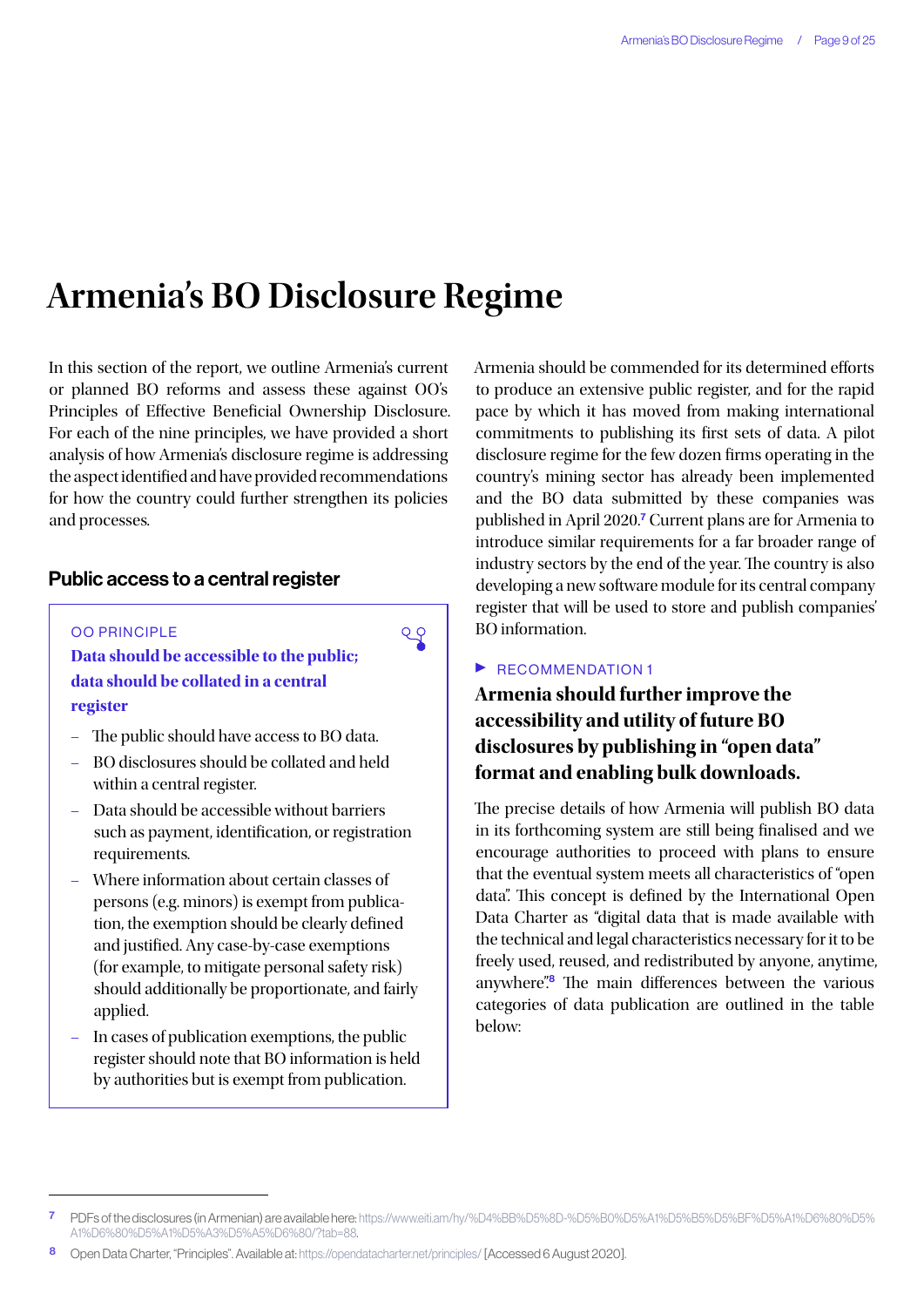## Figure 1.

## Differences between closed, shared, and open data

| <b>Closed: restricted access</b>                                                                                                                                 | Shared: public                                                                                                                                                                                                  | Open: accessible to all                                      |
|------------------------------------------------------------------------------------------------------------------------------------------------------------------|-----------------------------------------------------------------------------------------------------------------------------------------------------------------------------------------------------------------|--------------------------------------------------------------|
| - Access may be limited to law<br>enforcement and other author-<br>ised bodies<br>Access may be limited to those<br>-<br>demonstrating "legitimate"<br>interest" | - Payment may be required to<br>access<br>May require registration, pass-<br>$\rightarrow$<br>word or authentication<br>Data may be unstructured (e.g.<br>4<br>paper forms, PDFs)<br>Licence may limit use<br>- | $-$ Free (no cost)<br>- Structured data<br>Open licence<br>- |

Armenia's existing systems for the publication of information on companies' legal owners fulfil most, but not all, of the characteristics of "open data". For example, users who wish to obtain this information for an Armenia-registered company currently need to pay a small fee of approximately GBP5.00 to access the full record from the State Registry.<sup>9</sup> To fulfil the criteria for "open data", the upcoming software for BO data Armenia should enable fee-free access to data that is available in a structured format (see *[Structured data](#page-14-1)* section below).

In addition, data on legal owners is currently available on a "per-record" basis, meaning that users can only download information on one company at a time. We welcome indications from Armenia that it will enable bulk downloads when it comes to publish its full BO data in its forthcoming software. Enabling BO data to be accessed in bulk has numerous advantages, including economic ones.

<sup>9</sup> Users can access a limited summary of information on companies without paying this fee.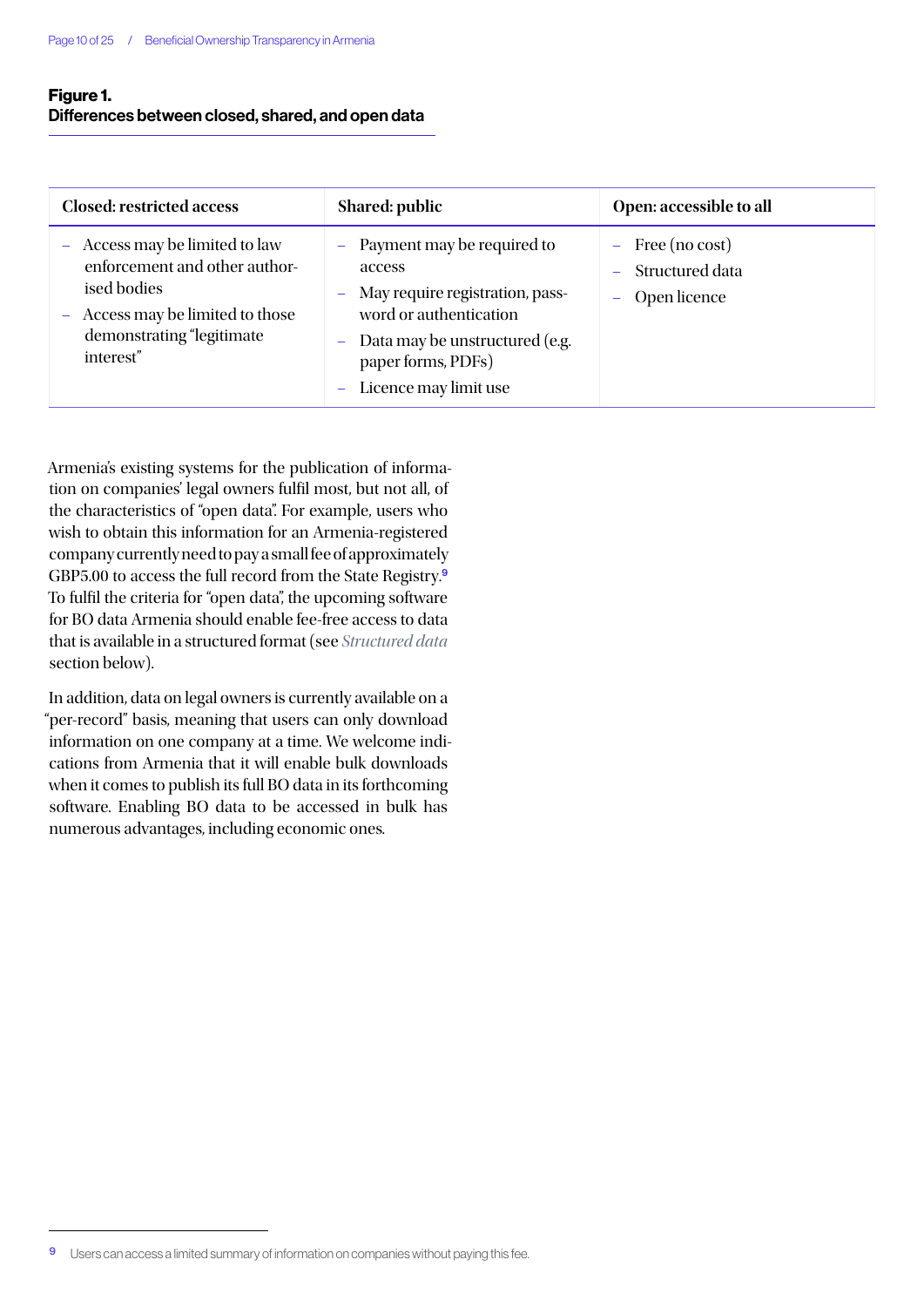$QQ$ 

## **Bulk downloads: creating value and increasing impact**

Bulk access to BO data can facilitate creation of economic value by allowing firms to combine BO data with their own intelligence and other data sets to build innovative new products or services. For example:

In Ukraine, the company YouControl uses open BO data from the State Enterprise Registry as a key data source for the innovative commercial due diligence tool it has developed. Their software combines the BO data together with information from multiple other data sources. YouControl then analyses the data through proprietary risk analysis tools to provide detailed commercial intelligence to investors and suppliers considering entering into business arrangements with Ukrainian entities. Their website lists several case studies where the company reports that its tools have helped identify wrongdoing and/or enabled businesses to avoid entering into suspicious commercial deals.<sup>10</sup>

In the UK, Sqwyre uses data from the UK BO register to provide market intelligence services to the real estate sector. Sqwyre uses bulk data to match the names of ratepayers in local council data to their larger corporate groupings. This helps identify instances where, for example, a branded high street shop is in fact owned by, and paying rates as, a local subsidiary company. The BO data enables Sqwyre to fill in some of the gaps in their data where councils withhold ratepayer information, and to perform higher-level analysis of local economies. The end product is an assessment of how well independent businesses are doing in a specific area compared with larger corporations, and this information is then used to help advise firms on their optimal location.

Enabling bulk data downloads would help increase the number of people using Armenia's data, and facilitate independent scrutiny of the information by allowing analysis of multiple records to identify potentially suspicious activity and/or inaccurate data submissions. Bulk downloads would also allow Armenia's data to be pieced together more easily with information published in other jurisdictions, including with the data already available in Open Ownership's Global Beneficial Ownership Register.<sup>11</sup> This, in turn, helps increase the impact of Armenia's publications by facilitating investigator efforts to trace financial flows through the kinds of complex international BO chains that are invariably found in the largest money laundering schemes.<sup>12</sup>

## Robust definitions

OO PRINCIPLE **BO should be clearly and robustly defined in law, with low thresholds used to determine when ownership and control is disclosed**

- Robust and clear definitions of BO should cover all relevant forms of ownership and control.
- Low thresholds for triggering BO disclosure should be used so that most, or all, people with BO and control interests are included in disclosures.
- Particular consideration should be given to thresholds that apply to ownership by PEPs, with a clear definition used to determine what constitutes a PEP.
- Absolute values, rather than ranges, should be used when reporting the percentage of ownership or control that a beneficial owner has.

Armenia has two main definitions of BO within its legislation, which are outlined in the 2008 Anti-Money Laundering (AML) Law and the 2019 State Registration Law. The principle differences between these two legislative definitions are outlined in the table below. In line with best practices, Armenia's understanding of what constitutes BO includes both elements of *control* (for example, if an individual is able to appoint or dismiss board members of a company) and of *ownership* (i.e. if an individual ultimately controls above a certain percentage of shares in the firm). The inclusion of these key elements in its BO definition will provide a solid foundation for requiring disclosure, by the end of 2020, for a broader range of firms in other sectors.

<sup>10</sup> YouControl, "Case studies". Available at: <https://youcontrol.com.ua/en/cases/> [Accessed 7 August 2020].

<sup>11</sup> Open Ownership, "Register". Available at: [https://register.openownership.org/](https://register.openownership.org/entities/59bfefd367e4ebf3402d4bc0/graph) [Accessed 6 August 2020].

<sup>12</sup> The World Bank, "The Puppet Masters". Available at: <https://star.worldbank.org/sites/star/files/puppetmastersv1.pdf>[Accessed 23 June 2020].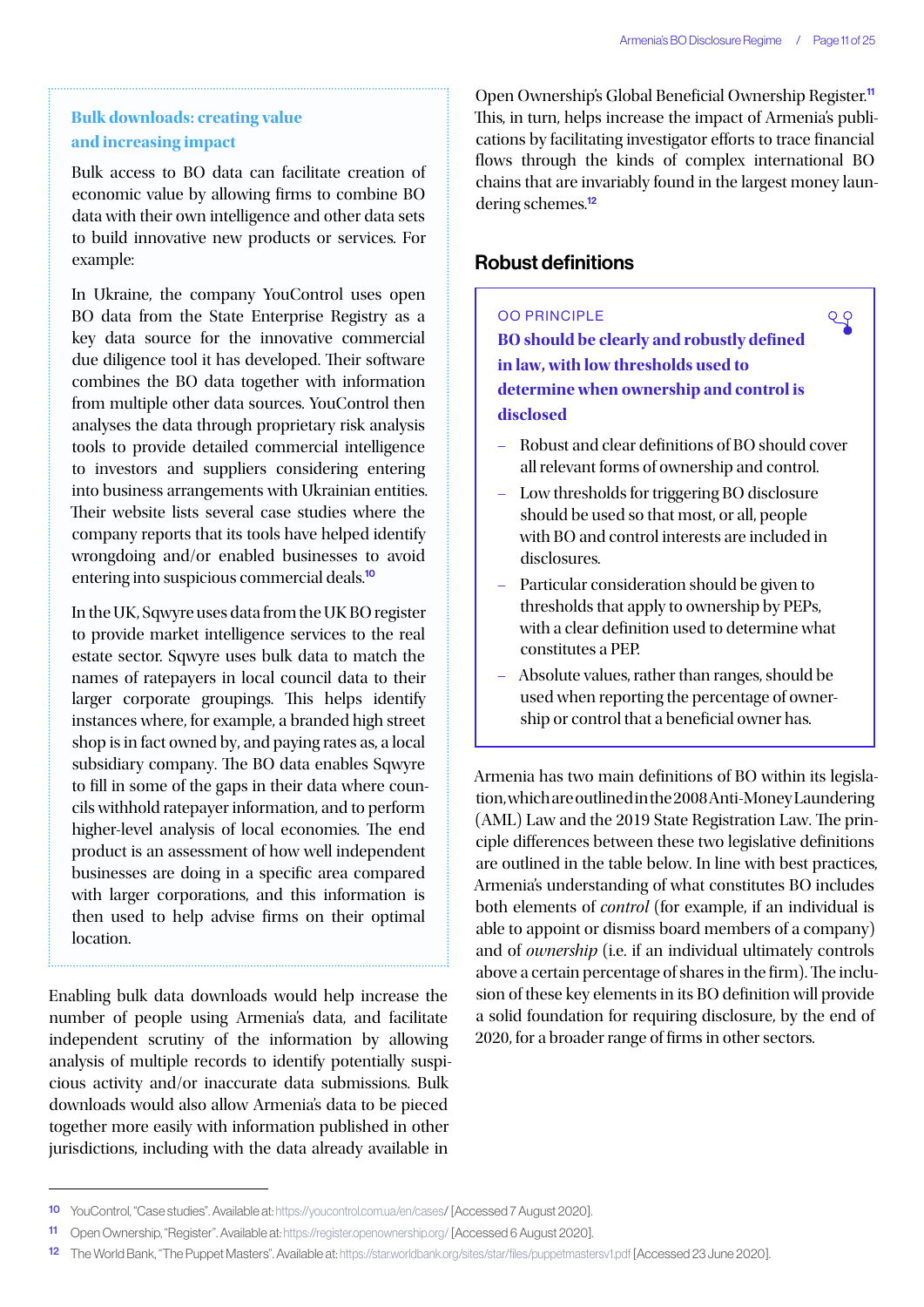## Figure 2. BO definitions in Armenian legislation

| <b>Means of owner-</b><br>ship or control | <b>AML Law (2008)</b>                                                                                                                                                                                         | State Registration Law (2019)                                                                                                                                                                                                                                                   |
|-------------------------------------------|---------------------------------------------------------------------------------------------------------------------------------------------------------------------------------------------------------------|---------------------------------------------------------------------------------------------------------------------------------------------------------------------------------------------------------------------------------------------------------------------------------|
| Shareholding                              | $20\%$ + of voting shares                                                                                                                                                                                     | 10% share – individually or jointly with an affiliated<br>person                                                                                                                                                                                                                |
| <b>Voting rights</b>                      | $20\%$ + of voting shares                                                                                                                                                                                     | "Voting stocksgranting the right to more than one vote"                                                                                                                                                                                                                         |
| Decision making<br>or oversight           | "exercises factual (real) control<br>over the legal person or trans-<br>action (business relationship),<br>and (or) for whose benefit the<br>business relationship or trans-<br>action is being carried out." | "[those] entitled to appoint or dismiss persons included<br>in the management bodies of a legal person";<br>"member[s] of the management and (or) governing body<br>of the given legal person"; or<br>"entitled to otherwise predetermine the decisions of the<br>legal person" |
| <b>Profits</b>                            | N/a                                                                                                                                                                                                           | Those in receipt of 15% of company profits                                                                                                                                                                                                                                      |

For the mining sector, a more stringent system of disclosure requirements has been applied to PEPs who are deemed a higher corruption risk due to allegations that stakes in mining firms had been illegally sold to firms controlled by PEPs after the revolution in 2018.<sup>13</sup> For these individuals, no threshold is in place, meaning their beneficial interests in mining firms had to be disclosed to authorities even where they controlled only a 0.01% share.

#### $\triangleright$  RECOMMENDATION 2

## **BO definitions in Armenian legislation should be harmonised as much as possible and plans made for the periodic evaluation and revision of threshold levels.**

Generally, the existence of competing BO definitions in a country's legislation can create confusion for both data users and disclosing entities about exactly what information needs to be reported to authorities. Moreover, there is a risk that some firms will seek to exploit loopholes by cherry picking those elements of the various definitions that are most favourable to them and/or using this as a legal defence if authorities seek to apply sanctions for non-compliance. Creating a unified definition in legislation, as

Slovakia has done, for example, can help navigate some of these various difficulties.

When undertaking this harmonisation of BO definitions, we would generally advocate that the more comprehensive disclosure requirements be adopted wherever there is a disparity between the various laws. In Armenia's case, this would see the application of the more robust threshold of 10% across the disclosure regime: all firms would have to declare the identity of anyone ultimately controlling a percentage of shares above this amount. Whilst there is no one-size-fits-all level for thresholds,<sup>14</sup> experience of other disclosure regimes suggests that figures in the range of 5-15% generally provide a good balance between obtaining data on a broad range of relevant beneficial owners, while retaining sufficiently high quality data to meet policy goals. For Armenia, we acknowledge that, at least for the first iteration of the register, there is an argument for using the 20% threshold from the AML legislation. This could facilitate more rapid adoption of reforms and fuller compliance with the economy-wide disclosure requirements among notaries and other actors that are already accustomed to working with the more long-standing definition. In either event – but especially if the higher threshold is eventually selected – we would recommend that Armenia adopt an

<sup>13</sup> For more on these allegations, see for example: [https://arminfo.info/full\\_news.php?id=51522&lang=3](https://arminfo.info/full_news.php?id=51522&lang=3)

<sup>14</sup> There is no generally accepted optimal level for setting thresholds of BO, not least because any threshold can be "gamed" (e.g. if the level is set at 10% then an individual can limit their stake to 9.999% to avoid the disclosure requirements). The FATF has not recommended a specific threshold, but elected to explain the concept using a 25% threshold in its worked example. Many countries have opted for lower thresholds in order to ensure the disclosures capture a broader number of key beneficial owners of enterprises.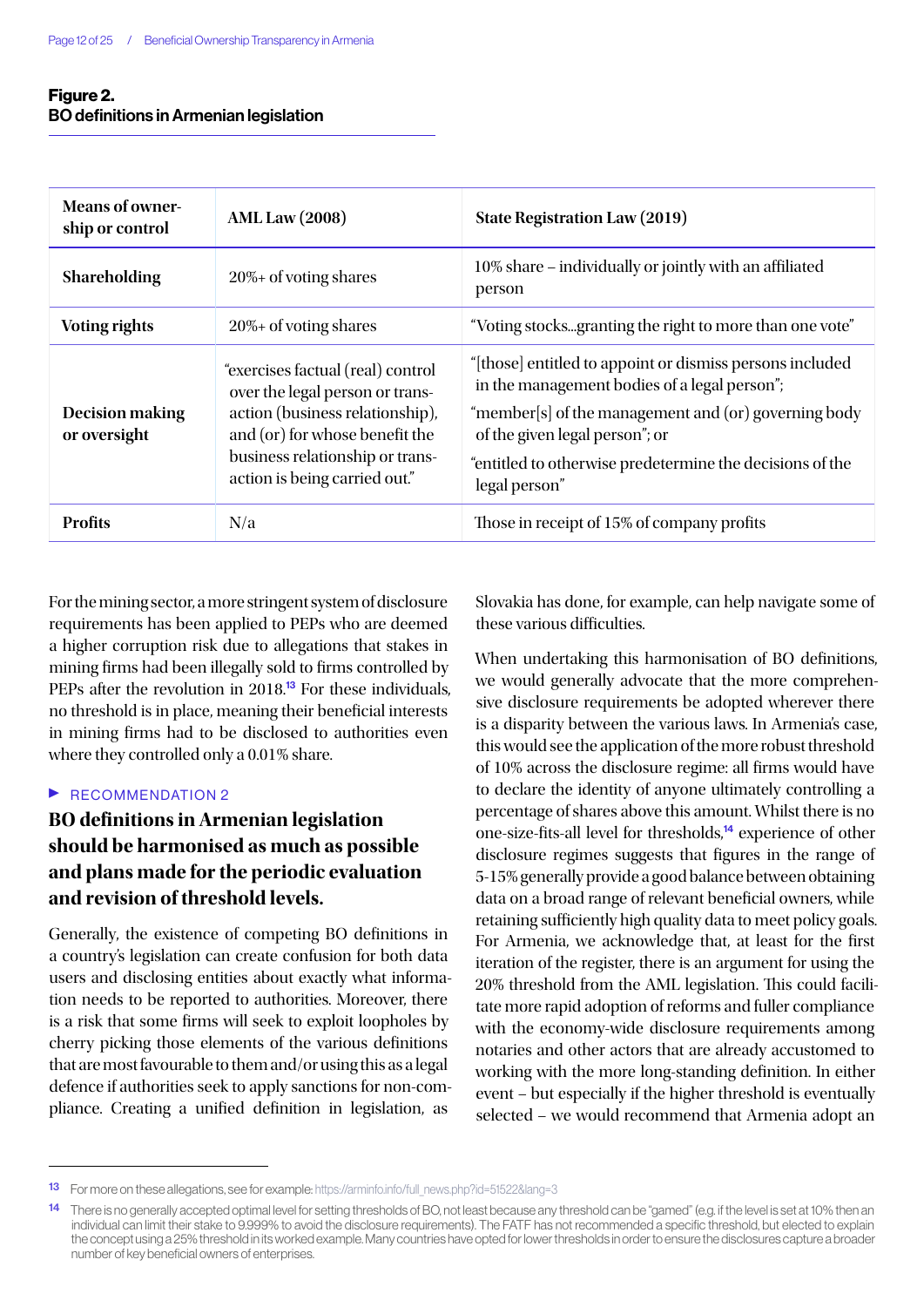९२

iterative approach to its threshold setting. In practice, this means conducting periodic reviews to ensure the level selected is appropriate and enables the country to meet its policy goals from its BO disclosures. The first of these should be conducted after the first round of economy-wide disclosures have been submitted, based on an analysis of the BO information received, to determine the potential benefits and trade-offs involved in lowering the threshold. Future reviews and updates of the threshold level should also constitute an integral part of the iterative design process on which BO reforms are ideally based.

### $\triangleright$  RECOMMENDATION 3

## **Clear guidance should be provided to disclosing entities regarding their reporting obligations for PEPs and "affiliated persons".**

International definitions of PEPs commonly include not just the person directly holding political office, but also those close to them, such as their spouse and immediate family.<sup>15</sup> In Armenia's case, in addition to the concept of PEPs, the country has created a category of "affiliated persons" in relation to BO. The precise scope of personal relationships that fall within the concepts of affiliated persons and PEPs should be explained clearly in guidance for those filling out BO disclosure forms. This is because a person's control or ownership over an entity may lead to their being identified as a beneficial owner, primarily by virtue of familial and personal relationships, either because they are a PEP or because they are an "affiliated person" (or both). A clearer explanation of the precise delineation between the two concepts will help reduce accidental errors in the data disclosed by entities for those in political office and their close associates/relatives. Conducting a review of the data on the PEP and affiliated person submitted during the extractives pilot could also help assess how far disclosing entities have met the intended goals of the legislation and identify priority areas to clarify in the guidance. User forums and feedback sessions could also help highlight any particularly challenging areas for the disclosing entities and indicate where additional guidance or clarifications regarding the PEP and affiliated person disclosure processes are required.

## Comprehensive coverage

#### OO PRINCIPLE

**Disclosure should comprehensively cover all relevant types of legal entities and natural persons**

- All relevant legal entities and arrangements, and all relevant natural persons (i.e. people), should be included in disclosures.
- Any exemptions of certain types of entity from the disclosure requirements (such as for listed companies) should be clearly defined and justified, and information on the ownership of such entities should be collected elsewhere with comparable levels of quality and access.
- Particular attention should be given to the disclosure requirements relating to ownership by state owned enterprises (SOEs).

Thus far, and as discussed above, Armenia has only legislated for BO disclosures in one sector.<sup>16</sup> However, the country is currently working on a series of further legislative reforms that will require disclosures across the economy by the end of the year. This would bring Armenia in line with the earlier commitments made to this effect within its Open Government Partnership National Action Plan for 2018-2020.

#### $\blacktriangleright$  RECOMMENDATION 4

## **Drafting of economy-wide disclosure regulations should begin as soon as possible and aim to cover the overwhelming majority of companies registered in the country.**

A clear legislative strategy will be required to bring about the planned transition from requiring disclosures from one sector to creating legal obligations across all other sectors. At the time of writing, provisional plans were for a staggered introduction of BO disclosure requirements across the economy, beginning with regulated entities, followed by non-regulated commercial bodies, and finally non-commercial entities. This seems a sensible strategy. Given the anticipated several-month-long timeline for the drafting, scrutinising, and approving of legislation, Armenia should seek to initiate this process as soon as is feasible

<sup>15</sup> See, for example, the United Nations Convention Against Corruption, Article 52(1), [https://www.unodc.org/documents/brussels/UN\\_Convention\\_Against\\_Corruption.](https://www.unodc.org/documents/brussels/UN_Convention_Against_Corruption.pdf) [pdf](https://www.unodc.org/documents/brussels/UN_Convention_Against_Corruption.pdf).

<sup>16</sup> One legislative assembly member has pushed for laws requiring disclosures from energy sector firms, but the MoJ has requested to hold back the date at which the legislation comes into force. The aim of this delay is to allow authorities to improve data collection processes and publication systems based on the learnings from the extractives pilot.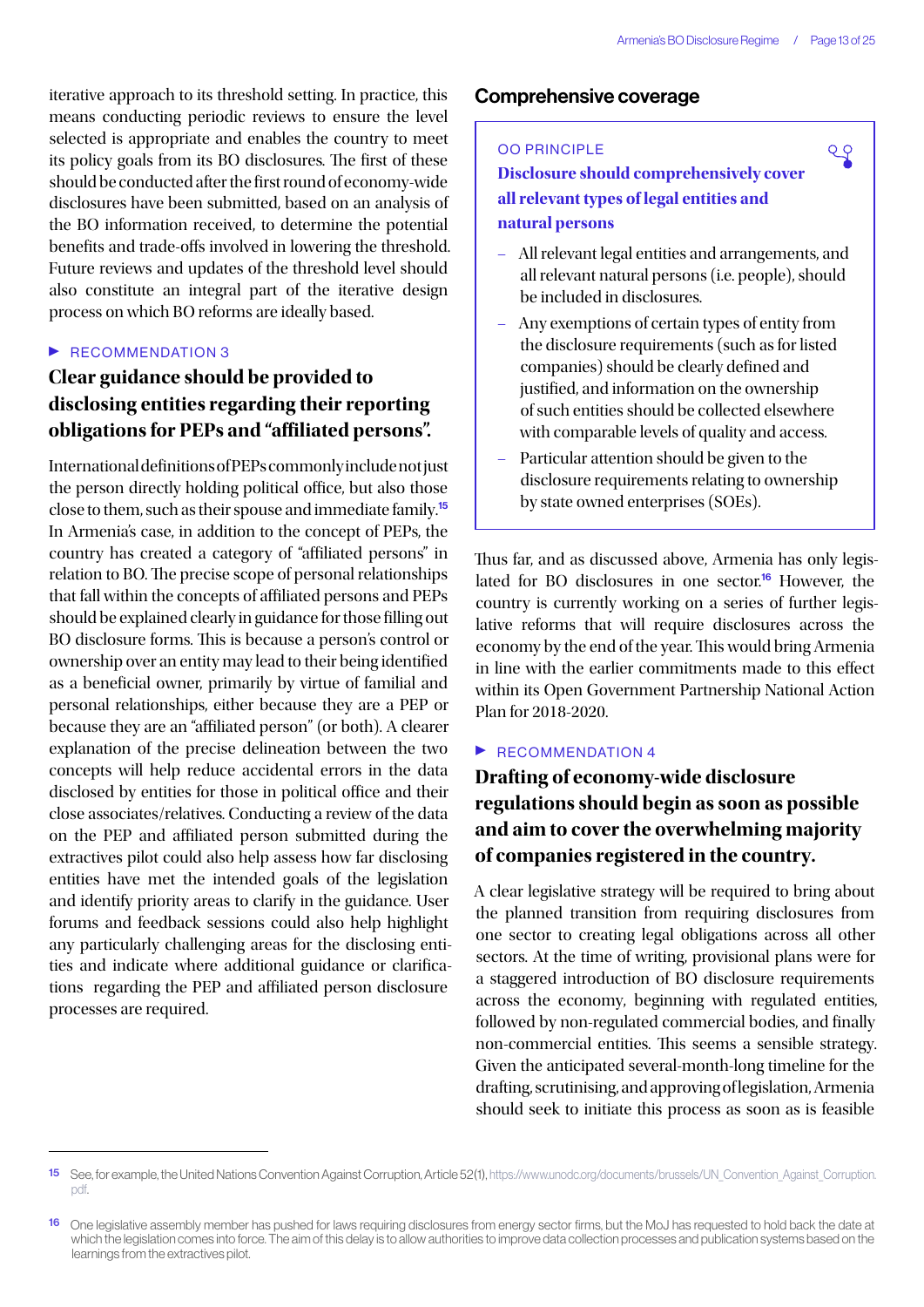and not wait for the completion of the software system that will eventually store the full economy disclosures.

The principle of "comprehensive coverage" does not merely entail creating a register covering all industry sectors. It also means limiting, as far as possible, the introduction of exemptions from disclosure requirements for certain classes of company or legal vehicle.<sup>17</sup> Such exemptions, often introduced on the grounds of privacy concerns or because certain legal structures are deemed low risk, may limit the impacts of public registers by encouraging illicit finance to switch into those precise vehicles excluded from disclosure requirements (see case study box). When drafting the legislation for the next round of disclosures, Armenia should make efforts to adhere to the principle of comprehensive coverage as much as possible.

## **Case study: the risks of disclosure exemptions in the UK**

Experience from other international contexts highlight the potentially detrimental effects of excluding certain classes of company from the requirement to disclose their beneficial owners.

When the UK, for example, first created its regime for declaring beneficial owners (as part of its "Persons of Significant Control" register), obligations to disclose were not applied to Scottish Limited Partnerships (SLPs). As a result, these formerly obscure legal vehicles became popular with international criminals seeking to hide and/or store illicit earnings, as they provided higher levels of anonymity compared to standard UK corporations.

Registrations of this firm type increased, and the BO profile was later revealed to be rather different from other UK firms: over 40% of SLPs had a BO linked to a post-Soviet country compared to only 0.15% for more standard corporation types in England and Wales<sup>18</sup>

Following the expansion of BO disclosure requirements to cover SLPs in 2017, the number of incorporations of this type of legal vehicle fell to its lowest level in seven years. At the same time, there was an unexplained rise in the creation of Northern Irish Partnerships – a different sort of corporate structure that was also excluded from BO reporting requirements.<sup>19</sup>

These shifting trends in company creation that closely followed the related alterations to UK disclosure obligations, illustrate the importance of allowing, at most, only very limited exemptions from requirements to report beneficial owners.

<sup>17</sup> In other areas of regulations on company activity, there are differences between types of legal vehicles. For example, company registration procedures are notably different depending on whether the entity involved is a Limited Liability Company as opposed to a Joint Venture.

Global Witness, "Three ways the UK's register of the real owners of companies is already proving its worth". 24 July 2018. Available at: [https://www.globalwitness.](https://www.globalwitness.org/en/blog/three-ways-uks-register-real-owners-companies-already-proving-its-worth/) [org/en/blog/three-ways-uks-register-real-owners-companies-already-proving-its-worth/](https://www.globalwitness.org/en/blog/three-ways-uks-register-real-owners-companies-already-proving-its-worth/) [Accessed 6 August 2020].

<sup>19</sup> Global Witness, "The companies we keep". Available at: [https://www.globalwitness.org/en/campaigns/corruption-and-money-laundering/anonymous-compa](https://www.globalwitness.org/en/campaigns/corruption-and-money-laundering/anonymous-company-owners/companies-we-keep/)[ny-owners/companies-we-keep/](https://www.globalwitness.org/en/campaigns/corruption-and-money-laundering/anonymous-company-owners/companies-we-keep/) [Accessed 6 August 2020].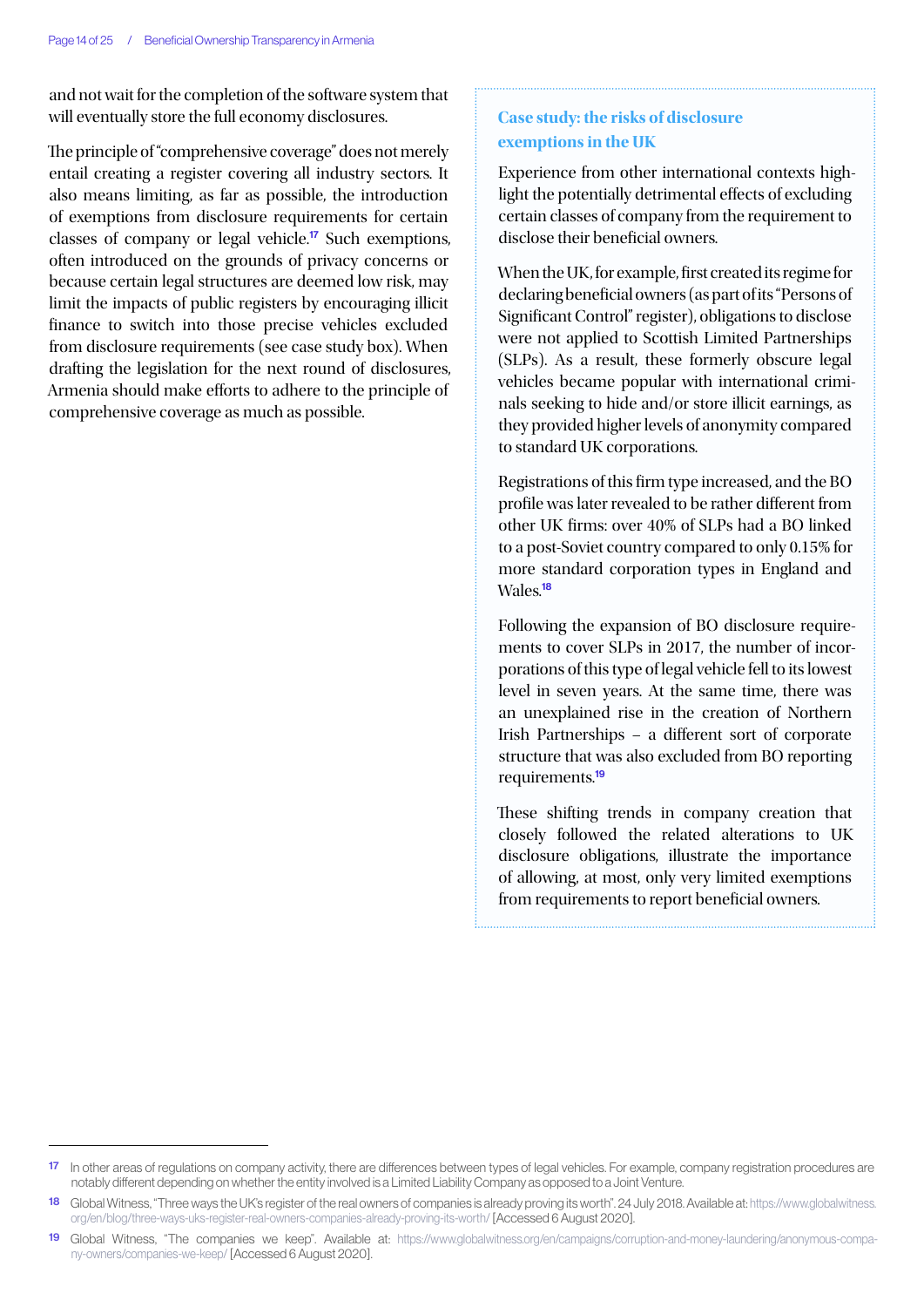## <span id="page-14-1"></span>Structured data

#### OO PRINCIPLE

**Data should be structured and interoperable**

– BO data should be available as structured data, with each declaration conforming to a specified data model or template.

 $Q$ 

- Data should be available digitally, including in a machine readable format.
- Data should be available in bulk as well as on a per record basis.

As part of its BO disclosure pilot for companies in the mining sector, Armenia published BO data from these firms in spring 2020. To expedite data collection and publication for the pilot, Armenia opted to collect BO information via paper forms, which have then been converted into PDF format for publication. As such, these initial disclosures are not available in structured data format.<sup>20</sup> However, in May 2020, the country contracted a private sector provider to develop software that will enable publication of structured data and OO will continue to advise the contractor and implementing agencies to support the use of the BODS within the new software. Armenia also remains committed to structuring its data in line with the statement model outlined in the  $BODS<sup>21</sup>$  a digital format that enables  $BO$ data to be published in a machine-readable form that can be easily understood and connected with other datasets.<sup>22</sup>

#### $\triangleright$  RECOMMENDATION 5

## **Armenia should use an agile development methodology for its BO software, using mining sector disclosures to test the system's handling of structured data.**

The development of the software system for storing and publishing BO data in a structured format is ongoing. Once available, the data from the mining sector disclosures should be used as test data that will help assess whether the software is adequately equipped to deal with complex

and fringe cases of BO structures. Using the mining disclosures as test data will have the additional benefit of converting these early submissions into structured data that can then be linked with data from other international registers. More broadly, we would recommend using an "agile" methodology for the BO software development, focusing up-front effort on user research and design, prototyping potential solutions, and building and testing small advancements in the project in stages. This should be done repeatedly and cyclically so that learning can be rapidly ploughed back into development. In this way an initial version of the software can be deployed rapidly, but will remain in a rolling state of development and testing. This will help ensure it can be fitted to real use, and will make it easier to modify the software to meet future BO requirements for companies in other sectors of the economy. This is important, since the legal framework for BO disclosures of non-extractives companies is still under development, and the disclosure requirements may differ (e.g. in terms of information fields required, level of detail on affiliated persons, and ownership structures).

## <span id="page-14-0"></span>Sufficient detail

#### OO PRINCIPLE

**BO disclosures should contain sufficient detail to allow users to understand and use the data**

– Key information should be included about the beneficial owner, the disclosing company, and the means through which ownership or control is held.

 $Q$ 

- Clear identifiers should be used for people and companies.
- PEPs should be clearly identified within the data.
- Where BO is held indirectly through multiple legal entities, sufficient information should be published to understand full ownership chains.

<sup>20</sup> Structured data means the data will be made available in an electronic format with all relevant information regarding each beneficial owner (e.g. name, address, nature of their relationship with the declaring entity, etc.) separated out into different fields within the software. This is important, as it more easily enables automatic checks on the submitted data to ensure the data appears in the correct format and is, at the very least, plausible.

<sup>21</sup> For further details on our data standard, please visit:<http://standard.openownership.org/en/0.2.0/>

<sup>22</sup> Note for technical implementers: the existing company data on Armenia's e-register is available on a per-record basis in a structured form in XML format. To be fully BODS compliant, the BO data needs to be in JSON format. Publishing the BO data as JSON means that developers and those analysing the data can make use of validation and processing tools that handle BODS data. If, however, technical architecture and related considerations make publishing in JSON problematic initially, an interim solution would be to publish in XML, which maps cleanly on to the BODS data schema. Later iterations of the country's BO systems could then involve a shift from XML to JSON.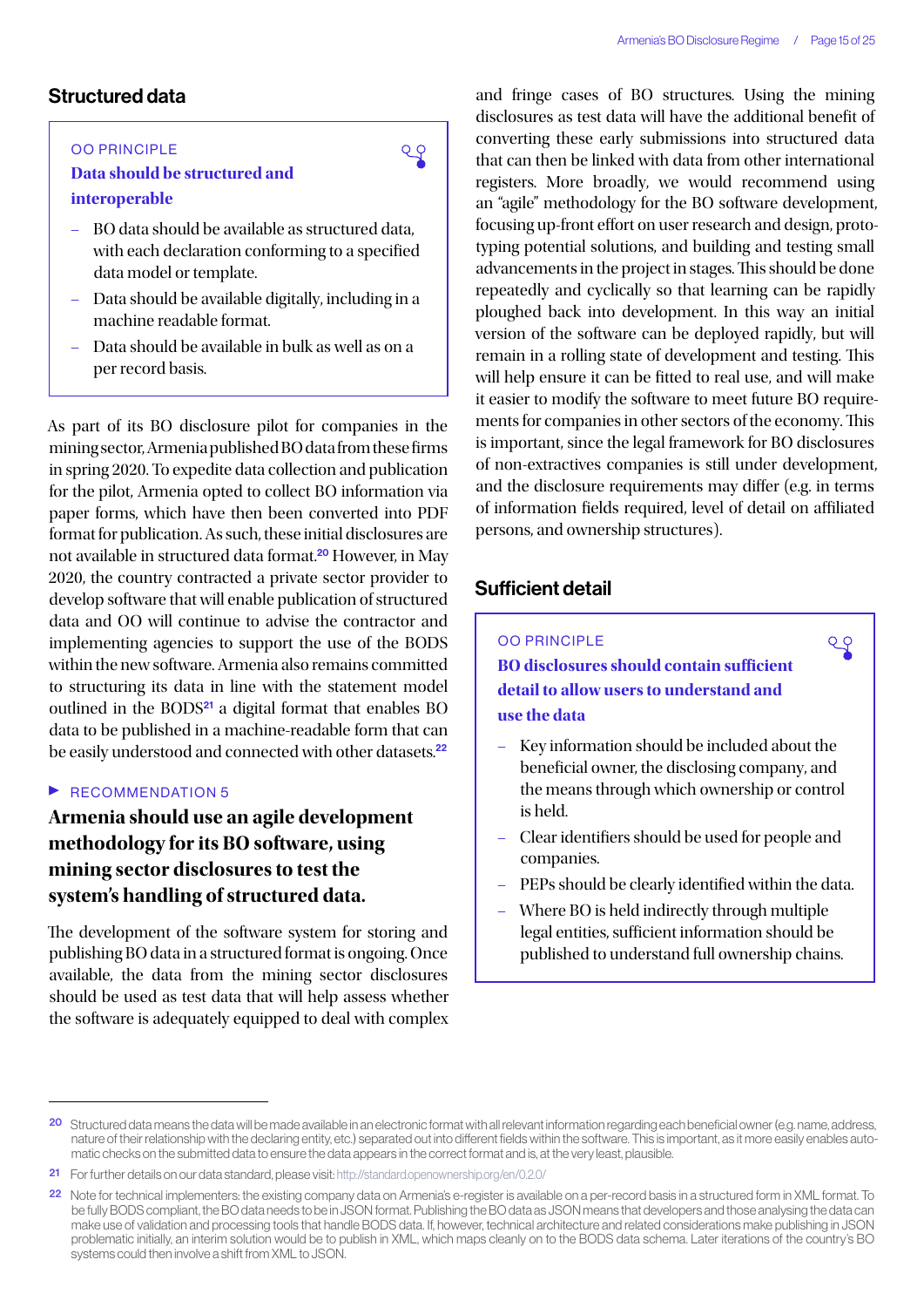Armenia has committed to implement the BODS,<sup>23</sup> which is a helpful guide as to an appropriate level of detail that should be collected and published about the declaring company, intermediate companies, and natural persons. The level of detail should be enough to meet the internal requirements of government, authorities and enforcement agencies, and citizens. It should support the clear, unambiguous identification of companies and individuals, allow them to be contacted where necessary, allow links to be drawn with information elsewhere, and provide information required for demographic, law-enforcement, economic, and sectoral analysis. Detailed information should also be collected about the means via which ownership or control are exercised.

Countries have adopted different approaches regarding how much information they require to be disclosed about the intermediary companies and entities through which BO or control may be exerted. Armenia's legislation for its extractives pilot obliges companies to disclose information on each intermediate company in the chain between the reporting entity and (a) each beneficial owner, and (b) each publicly listed company with a 10% stake or more in the reporting entity. This approach, illustrated on the right of the figure below, is more comprehensive than a "partial chain" approach, such as that on the left, applied in other international contexts such as the UK.

Armenia adopted this "full chain" approach for its mining sector due to the perceived high levels of corruption risk traditionally associated with resource extraction. This approach meets our minimum advised level for disclosure of information about ownership chains and provides valuable additional detail on the intermediary entities in these chains. Such information will likely increase the anti-corruption impact of BO disclosure by enabling a more granular understanding of how ownership or control is exerted. This also has the advantage of providing more details that can be analysed and verified after publication, helping to drive up overall data quality as well as to identify potentially suspicious disclosures in the register.

<sup>23</sup> Open Ownership, Beneficial Ownership Data Standard, "EntityStatement". Available at: http://standard.openownership.org/en/0.2.0/schema/reference. html#entitystatement [Accessed 6 August 2020].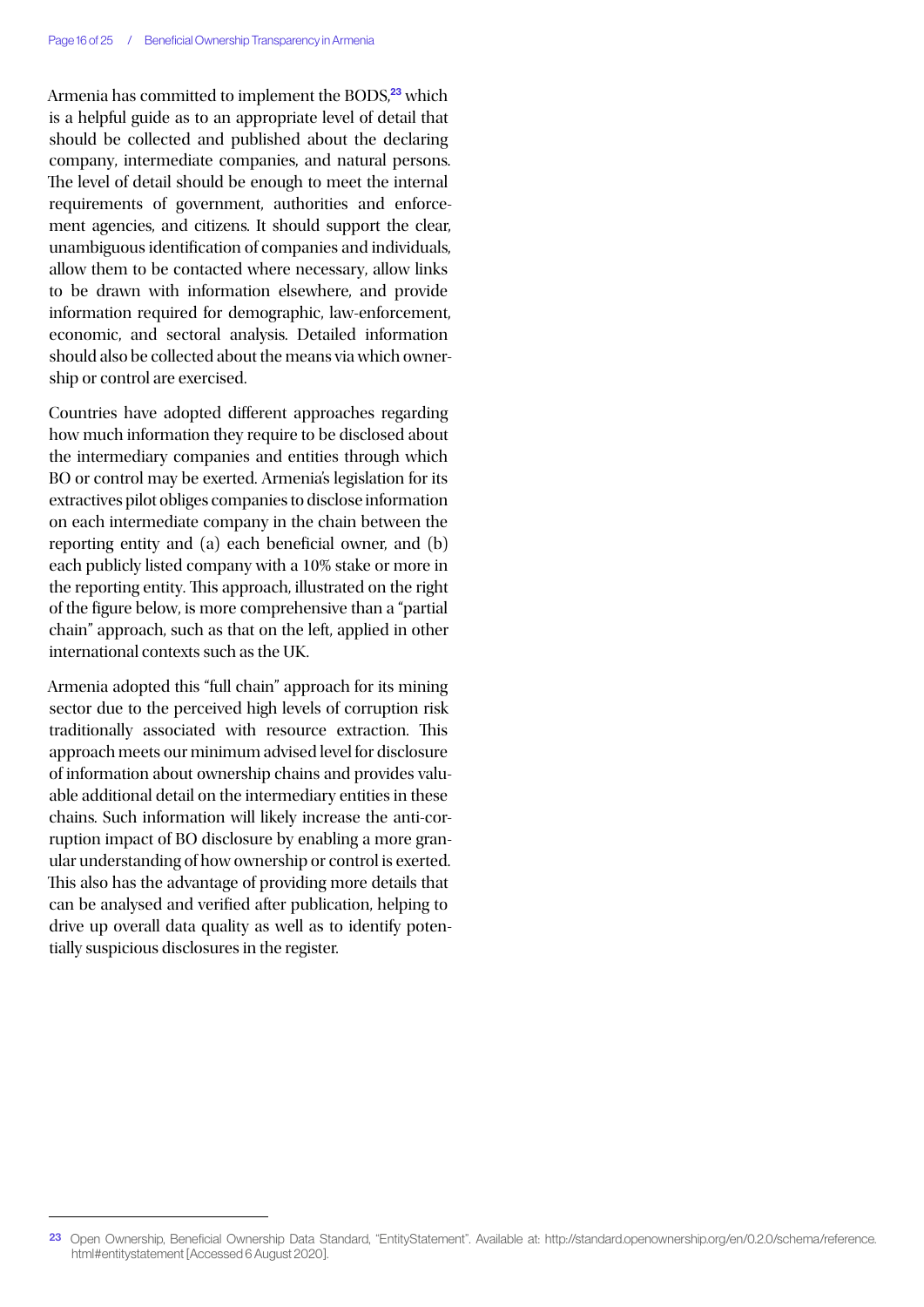## Figure 3. Ownership chain reporting requirements

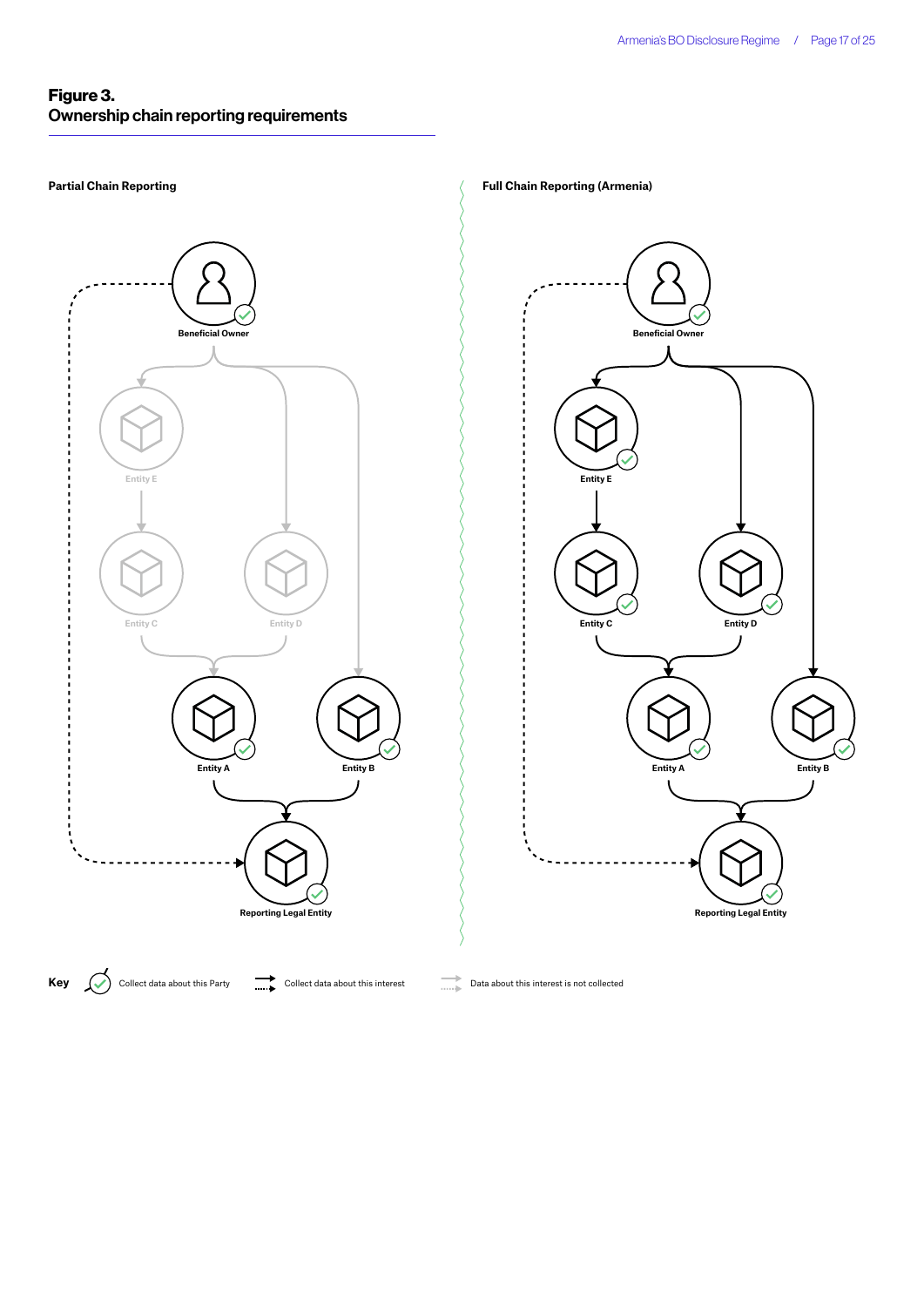### $\triangleright$  RECOMMENDATION 6

## **In the first iteration of the economy-wide register, reporting requirements should be made simpler, requiring only data submissions for the beneficial owners and first level entities in an ownership chain.**

Discussions of plans for disclosure requirements for the non-extractive sectors are ongoing, but indications are that Armenia will be somewhat reducing the scope of reporting obligations for less politically sensitive sectors. Specifically, initial plans are to require firms in other sectors to report only the first level intermediary, rather than the details of all companies in the ownership chain. This seems a sensible approach, at least for the first round of disclosures, and would fall more closely in-line with requirements in other international contexts.

The application of "full chain" reporting across all sectors is complicated by the additional difficulties companies face in accurately reporting information pertaining to all entities in the ownership chain, especially where these cover multiple jurisdictions. For complex ownership structures in the mining sector pilot, for example, firms have needed to submit a large quantity of forms for each declaration. Similarly, such disclosure requirements may mean that intermediate companies may be disclosed in multiple declarations, which in turn increases risks that information submitted by different entities will not precisely tally. Even within the small sample of firms involved in its pilot programme, there have been some suggestions of difficulties, with some firms reportedly submitting erroneous information due to not fully understanding the requirements. Whilst such discrepancies between different submissions could eventually serve as a means to crosscheck and verify data submissions, this would require a sophisticated data verification system of the sort that Armenia is yet to develop.

For BO data, as with many other data gathering exercises, there is likely to be a trade-off between collecting more data that is less accurate, and collecting less data that is more accurate. For its initial iteration of its economy-wide register, we would recommend that Armenia concentrate on gathering the higher quality data that would likely emerge from a more limited "partial-chain" reporting

requirement. Once the first set of data has been gathered, the disclosures can then be evaluated with a view to understanding whether a more comprehensive approach would be useful. At this stage, online BO data submission forms are due to have replaced the current paper versions, improving the user experience of disclosing data and potentially facilitating the introduction of more comprehensive reporting requirements.

#### $\blacktriangleright$  RECOMMENDATION 7

## **Unique IDs (including country-level IDs) for people and entities should be collected and published.**

Within its systems for extractive industry disclosures, Armenia has already integrated company identifiers that are unique within the country and thus clearly separate the records of any company operational within Armenia. To ensure that Armenia's data for its full economy disclosures can be integrated with the data from other international registers, we recommend that the country appends country-level information to its Unique Identifiers (UIDs). Country-level IDs eliminate the possibility of ending up with two companies in separate countries having the same UID.<sup>24</sup> To this end, we advise that the country of registration and registration number should be collected for all registered companies (foreign and domestic) that are included in a given disclosure. These registration numbers should be validated against the records of the registration where these are available.

In particular, when publishing disclosures, company numbers should be accompanied by a reference to the registration authority. For this purpose we recommend the use of org-id.guide, which lists reference IDs for registration authorities; for example, the Armenian State register can be referenced using "AM-SRALE".<sup>25</sup> Therefore, the company VXSoft is uniquely identified by the code: AM-SRALE-286.110.766087<sup>26</sup>. Since the state registry also uses "Z-codes"<sup>27</sup> to identify companies, we recommend that these also be published.

On the issue of unique identification of individuals, Armenia already collects details of an individual's ID documents. If people's ID numbers are already in the public domain, then there is no reason to exclude them from

<sup>24</sup> UID duplication has not proved a significant issue for the EITI disclosures as there are only a small number of foreign firms operating in the sector, and the plans for publication do not involve data in machine-readable format.

<sup>25</sup> org-id.guide, "State Register Agency of Legal Entities of Armenia". Available at:<http://org-id.guide/list/AM-SRALE>[Accessed 6 August 2020].

<sup>26</sup> Electronic Register, "VXSOFT LLC - VXSOFT LLC". Available at: [https://www.e-register.am/en/companies/1194172.](https://www.e-register.am/en/companies/1194172) [Accessed 6 August 2020]. This assumes that the company number - 286.110.766087 - is unique and persistent. That is: only this company has this number, and the number will not change over time or due to any features of the company changing.

<sup>27</sup> Z-codes are internal reference numbers generated for use in Armenia's computer systems. They are separate from the registered company number and are used to link full records about firms and their history (for example, in cases where an original company split off into different parts).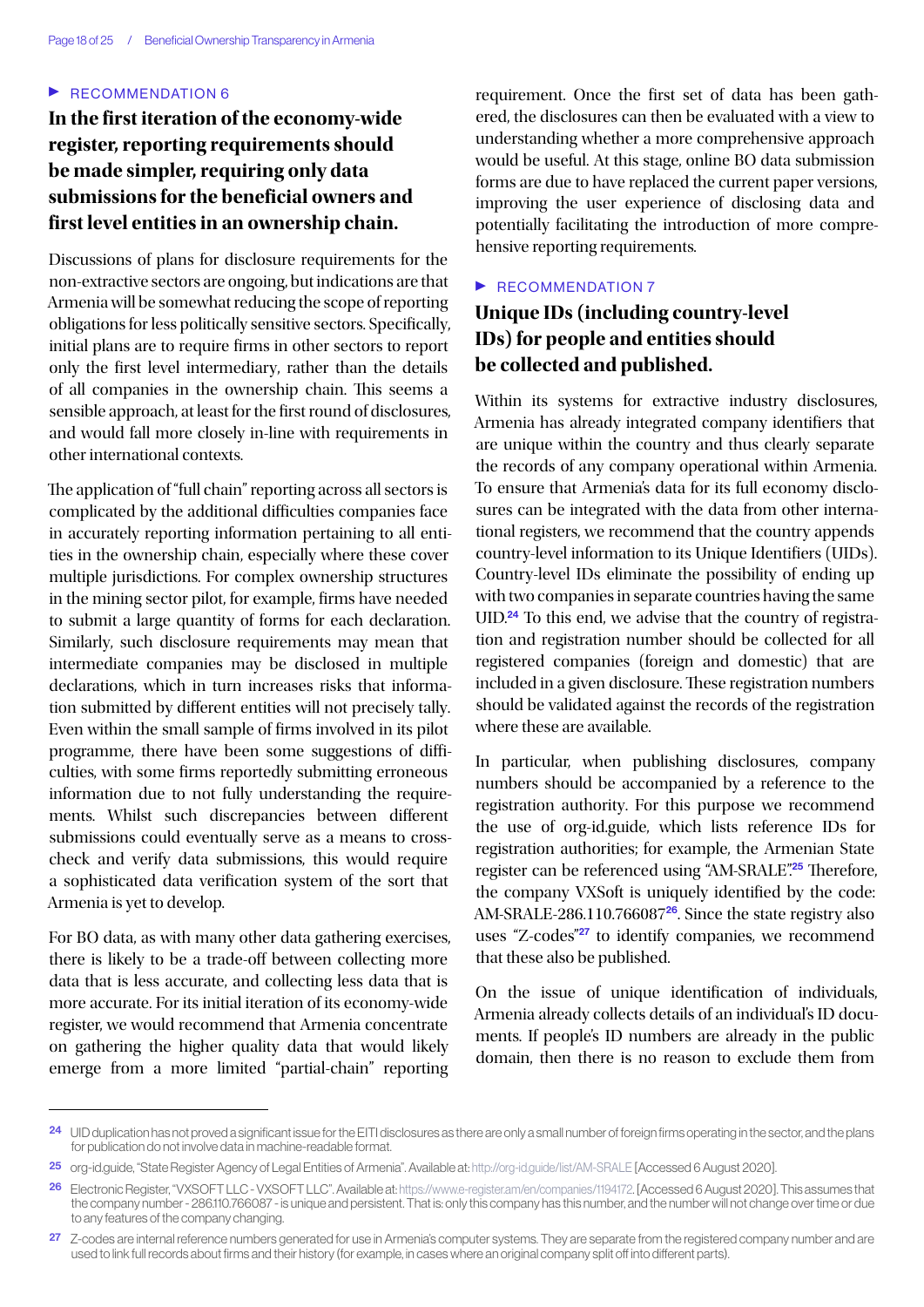published records of BO. However, data privacy laws may understandably proscribe such publication. Ultimately the aim is that the published data should allow users to confidently determine whether one person is a beneficial owner of more than one company in a jurisdiction. Since ID numbers will be used internally in the system for disambiguation, it should be possible to generate a unique internal ID for individuals – akin to the Z-code for companies in the state registry. This can then be published so that people's records are not duplicated if they are related to multiple companies.

## Verified data

#### OO PRINCIPLE



- **Measures should be taken to verify the data**
- When the data is submitted, checks should be made to ensure values conform to known and expected patterns.
- Where possible, key information should be cross-checked against existing authoritative systems and other government registers.
- Supporting evidence should be required to enable details to be checked against original documents.
- Measures should be taken to verify the identity of the person making the disclosure.
- After data has been submitted, it should be checked to identify potential errors, inconsistencies, and outdated entries, using a risk based approach where appropriate, requiring updates to the data where necessary.
- Mechanisms should be in place to raise red flags, both by requiring entities dealing with BO data to report discrepancies and by setting up systems to detect suspicious patterns.

Discussions over verification systems in Armenia for BO data submitted remain in their early stages. The first firms submitting such information – from the mining sector – have done so via paper forms, meaning that it has not been possible to conduct the kind of automated checks which can be applied to structured and machine readable data. Structured BO data is not currently available in Armenia, but will be a feature of their BO software which is under

development and expected to be launched in the latter part of 2020. Though no automated checks on BO data have been conducted, the publication of the mining sector disclosures has enabled a degree of external scrutiny and manual checking of the information submitted. Several civil society organisations and investigative journalists, for example, have already produced analysis pieces on the published data for the mining sector and highlighted several disclosures they deem problematic.

#### $\triangleright$  RECOMMENDATION 8

## **Plans should be created for future enhancement and expansion of data verification systems in the forthcoming electronic register.**

Data verification can take place either at the point of submission of BO data or after its publication. A highlevel of automated "point of submission" checks will likely not prove feasible to incorporate within the initial version of the Armenian BO software (due to be released in the coming months), but systems enabling verification checks should be incorporated in the next iteration.<sup>28</sup> At a minimum, Armenia's BO software should enable the cross-checking of information regarding domestically registered firms, such as the company number, with the State Registry (though a more deeply integrated system would be preferable). For foreign companies, it may not be feasible to check company numbers against foreign registries in all cases due to the legal and technical difficulties associated with establishing systems for automatic data sharing between countries. However, Armenia should still collect and publish these foreign company numbers, as they enable a wide range of users, from law enforcement to civil society, to conduct their own additional checks when they suspect wrongdoing.

A broad range of potential further improvements to Armenia's early verification systems could be considered prior to the next iteration of its BO software. Many of the key considerations are outlined in Open Ownership's policy briefing on this topic<sup>29</sup> and a thorough analysis of the upcoming data disclosures would help identify especially problematic areas of data quality. Open Ownership will continue to work with Armenian government bodies to help them think through options for future enhancements to the verification systems once the initial software becomes available.

<sup>28</sup> At the time of writing, some "point of submission" checks were planned to be incorporated into Armenia's upcoming BO software release.

<sup>29</sup> Open Ownership, "Verification Briefing". May 2020. Available at: <https://www.openownership.org/uploads/OpenOwnership%20Verification%20Briefing.pdf> [Accessed 6 August 2020].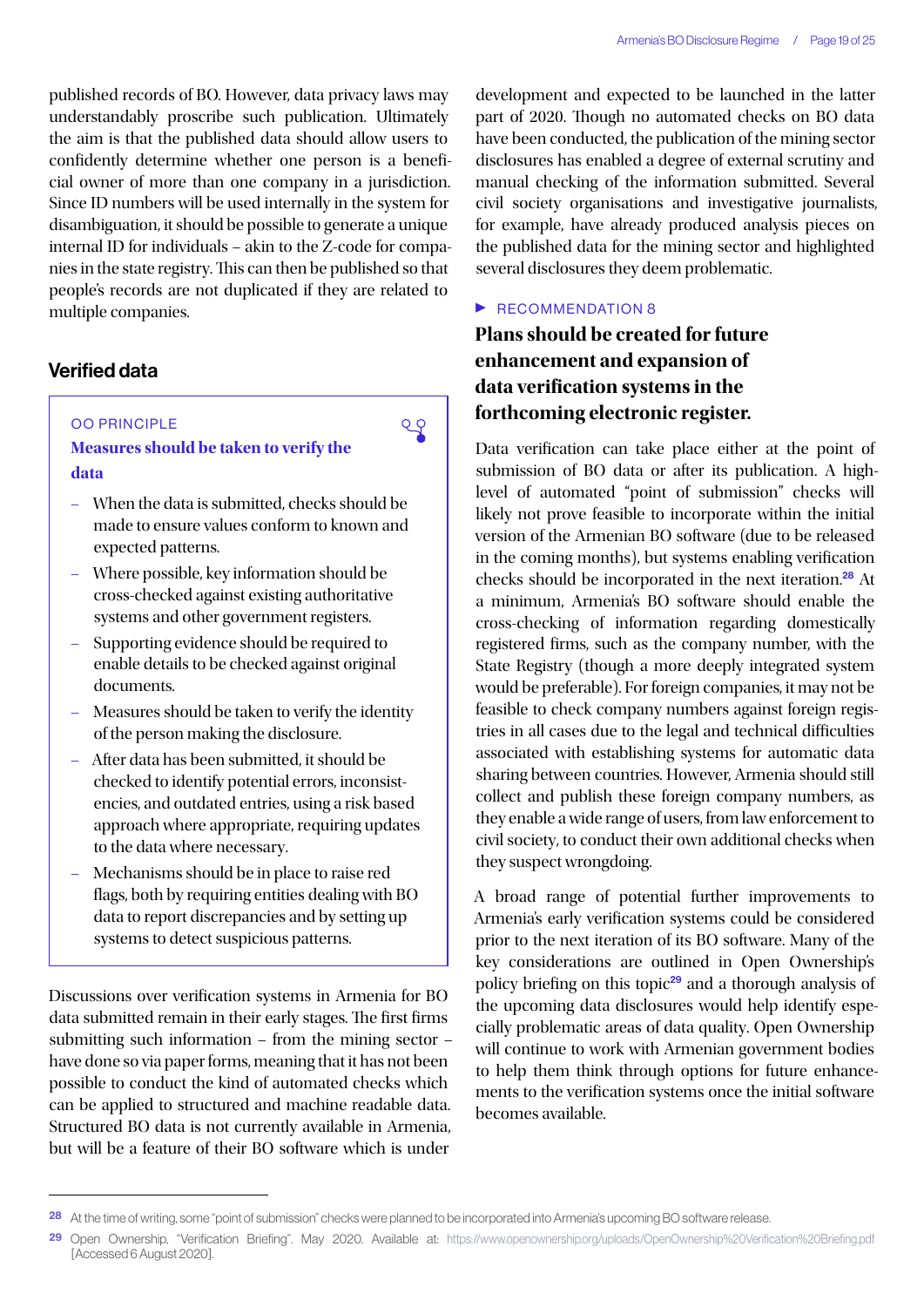#### $\blacktriangleright$  RECOMMENDATION 9

## **A feedback mechanism should be incorporated into the public register that allows all users to report suspected inaccuracies.**

Armenia's commitment to making its BO data public can assist the verification process by increasing numbers of data users that, in turn, drives up the likelihood of inconsistencies or potential wrongdoing being identified.<sup>30</sup> However, for this to work effectively as a verification measure, Armenia would benefit from creating a feedback mechanism to allow private sector actors, the public, and CSOs to report inaccuracies in data published in the BO software. This can help users draw authorities' attention to problematic areas of the data, such as highlighting potential indicators of corruption or instances in which it appears that disclosing entities have not fully complied with their regulatory obligations. Such a mechanism exists within the UK's register, for example, and is in fact the country's main tool for post-submission verification. Through this "report it now" tool, over 77,000 suspected discrepancies in BO data were brought to UK authorities' attention during 2018/19.<sup>31</sup> Usage of this functionality would likely be lower in the early iterations of the Armenian register due to the smaller number of companies registered there than in the UK. Adopting a risk-based approach to investigating the discrepancies reported (for example, by prioritising firms in sectors associated with high corruption risks or those that have been subject of multiple user error reports) would help limit the amount of state resources required to examine the errors reported.

## Up-to-date and auditable data

#### OO PRINCIPLE

## **Data should be kept up to date and historical records maintained**

– Initial registration and subsequent changes to BO should be submitted in a timely manner, with information updated within a short, defined time period after changes occur.

९२

- Data should be confirmed as correct on an annual basis.
- All changes in BO should be reported.
- An auditable record of the BO of companies should be created by dating declarations and storing historical records.

Armenia published its first set of BO data in April 2020 and firms are both obliged to inform authorities of future changes to their BO structures and to reconfirm their BO information on an annual basis. As only an initial round of BO disclosures has thus far been submitted, the country has no historic BO data that it could publish. However, in recent discussions with the BO software developer, it appears that plans are to make dated declarations and historical BO data publicly available within Armenia's upcoming system. This would follow the procedure for historical data on the legal owners of firms, where the State Registry publishes the names of all current shareholders and directors, alongside those of its previous owners and the date on which the individuals began and ceased their relationship with that company.

#### $\blacktriangleright$  RECOMMENDATION 10

## **Armenia should retain and publish information regarding changes in a company's beneficial owners.**

With the exception of privacy redactions, we would advocate that BO data should be kept and published for at least the lifetime of a company, and ideally for several decades after its dissolution.This means that when changes occur to BO, the previous entries that have been made to the register should be retained and remain publicly available as historical data.<sup>32</sup> In the UK, for instance, company records are kept for a minimum of 20 years after their

<sup>30</sup> Open Ownership, "Briefing: The case for beneficial ownership as open data". Available at: [https://www.openownership.org/uploads/briefing-on-beneficial-owner](https://www.openownership.org/uploads/briefing-on-beneficial-ownership-as-open-data.pdf)[ship-as-open-data.pdf](https://www.openownership.org/uploads/briefing-on-beneficial-ownership-as-open-data.pdf) [Accessed 6 August 2020].

<sup>31</sup> Companies House, "Annual Report and Accounts 2018/19". Available at: [https://assets.publishing.service.gov.uk/government/uploads/system/uploads/attachment\\_](https://assets.publishing.service.gov.uk/government/uploads/system/uploads/attachment_data/file/822078/Companies_House_Annual_Report_2019__web_.pdf) data/file/822078/Companies House Annual Report 2019\_web\_pdf [Accessed 6 August 2020].

<sup>32</sup> At the time of writing, Armenia planned to store and publish all changes in BO data submitted for mining sector firms since February 2020.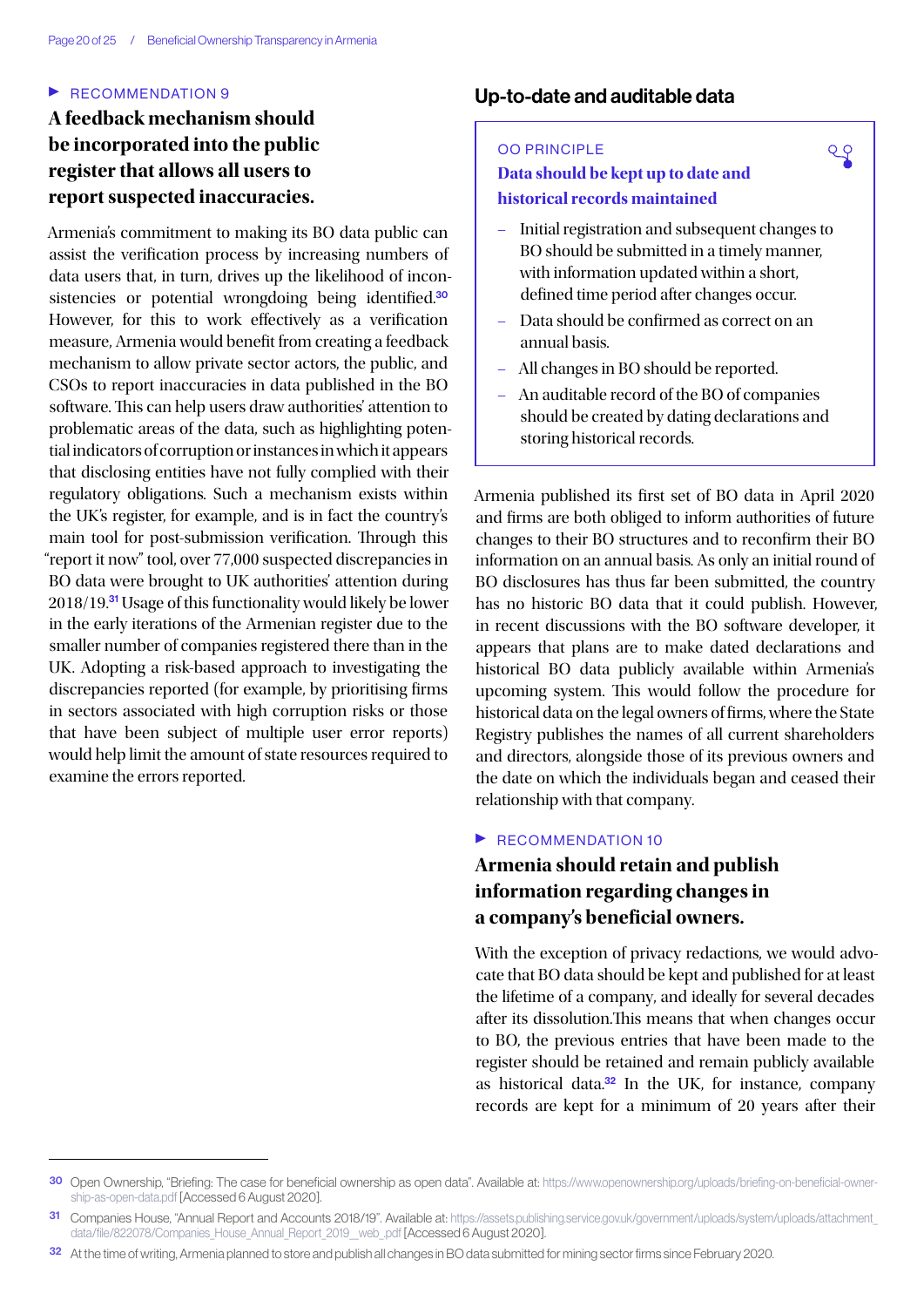९२

dissolution and, at this stage, authorities have the option to decide to apply selection criteria by which to archive some of the less useful data (for example, by maintaining only the records of companies over a certain size).<sup>33</sup> Historic BO information is of vital importance for CSOs, journalists, and criminal investigators seeking to trace financial flows and prosecute money laundering and corruption cases that involve hidden BO arrangements. Long-term storage of such data is key as the complexity of these cases, and the need to obtain supporting information from other jurisdictions, means that investigations can last years before being brought to trial.

#### $\blacktriangleright$  RECOMMENDATION 11

## **The start date on which BO arrangements began should be included in future declarations, and this field should be made mandatory in Armenia's software.**

For the investigative purposes noted above, it is important for users of BO registers to have access to the date on which a particular BO relationship began and/or ceased. Making this field mandatory in the software would mean that firms will be obliged to provide dates in order to proceed to the next section of the form. However, in recognition that firms with international BO structures may face greater difficulties in obtaining documentation to confirm such information, users could also be given the option to enter an approximate date (for example, the year and/or month, rather than the precise day) on which the BO relationship began. Several firms faced such issues in the mining sector pilot, but the paper disclosure form provided some flexibility in the date field that may not otherwise be available in an electronic version. Requirements for firms to inform authorities of alterations to their profile of beneficial owners within weeks of any changes should also make identifying the start/cessation date for a BO relationship easier in future disclosure rounds.

## Sanctions and enforcement

#### OO PRINCIPLE

## **Adequate sanctions and enforcement should exist for non-compliance**

- Effective, proportionate, and dissuasive sanctions should exist for non-compliance with disclosure requirements, including for non-submission, late submission, incomplete submission, or false submission.
- Sanctions should be considered that cover the person making the declaration, the beneficial owner, registered officers of the company, and the company making the declaration.
- Sanctions should include both monetary and non-monetary penalties.
- Relevant agencies should be empowered and resourced to enforce the sanctions that exist for non-compliance.

For Armenia's mining sector disclosure pilot, there has been a clear enforcement mechanism in place: the Ministry for Territorial Administration and Infrastructure – the body in charge of Armenia's mining licensing – can suspend a firm's extraction or exploration licence if it fails to report its BO information accurately and in full. Beyond this formal mechanism, mining firms have been driven to comply by high levels of scrutiny and pressure on their operations from civil society organisations. As a result, several firms submitted more BO data and documentation as part of their disclosures than was strictly required to comply with local legislation. This situation is unlikely to be replicated for the disclosures across the broader economy.

### $\triangleright$  RECOMMENDATION 12

## **Armenia should develop an effective sanctions regime to apply to non-extractive sector firms that fail to comply with BO disclosure requirements.**

Introducing an effective sanctions regime for BO data would involve ensuring: a) that adequate sanctions exist in law, perhaps by extending existing legislation on companies' obligations to submit information to the State Registry; b) that agencies have a legal mandate to issue sanctions; and c) that the sanctioning body has sufficient capacity and resources to verify disclosures and to identify where a given company has not fulfilled its legal obligations.

<sup>33</sup> The National Archives, "Operational Selection Policy OSP 25". May 2016. Available at: [https://www.nationalarchives.gov.uk/documents/osp25-regulation-of-compa](https://www.nationalarchives.gov.uk/documents/osp25-regulation-of-companies-final.pdf)[nies-final.pdf](https://www.nationalarchives.gov.uk/documents/osp25-regulation-of-companies-final.pdf) [Accessed 23 June 2020].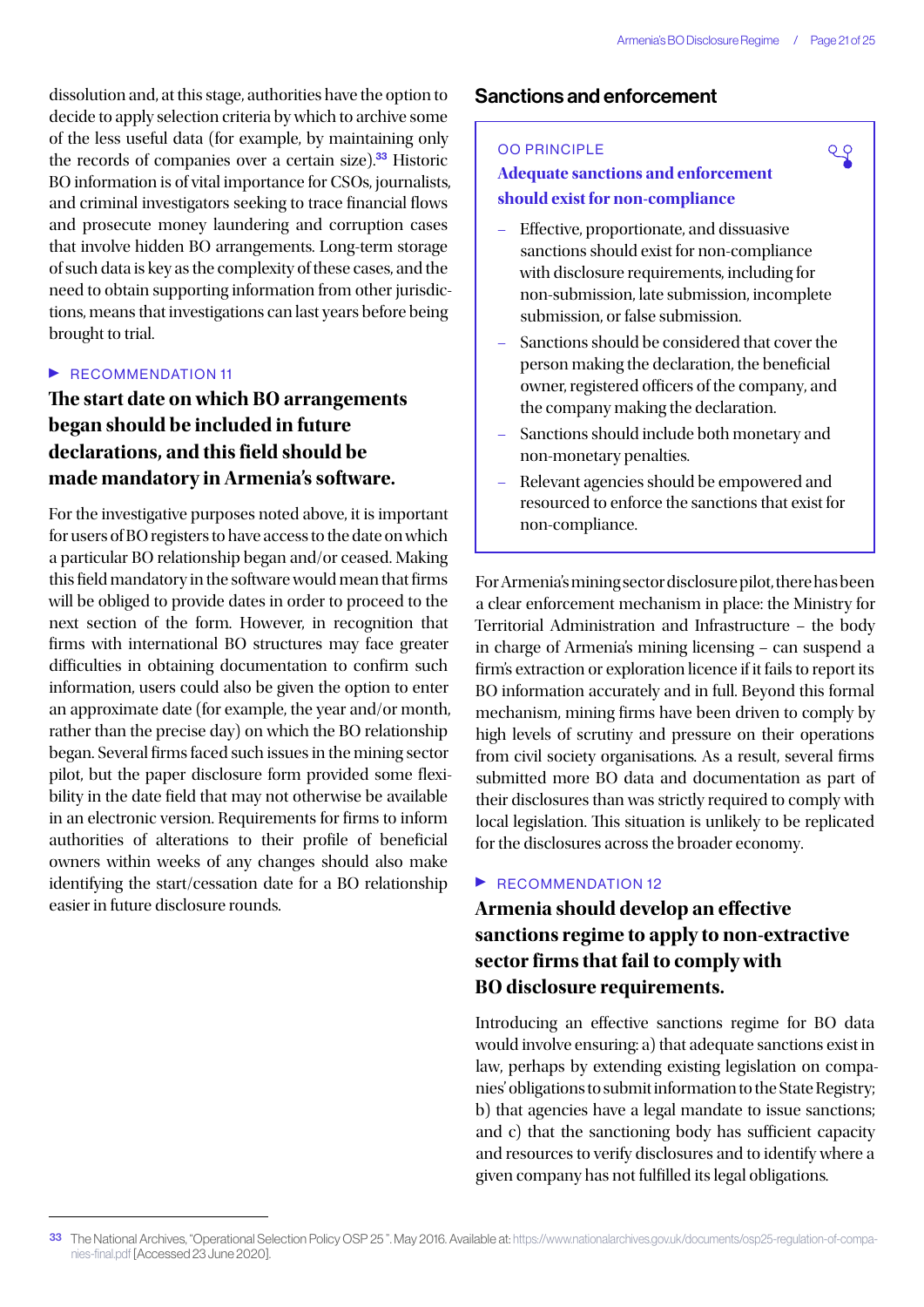Thus far, the debate in Armenia over sanctions for non-extractive firms appears to have focused largely on which agency or agencies would be responsible for investigating potential violations and issuing sanctions. One potential option would be for the State Registry, the agency that receives and stores company and BO data, to be awarded these powers. However, this would require not only a change in the legislation, but also a substantial change in the institutional purpose and functions of the Registry, transforming it from a purely administrative entity to one with enforcement and/or investigative functions. In other countries, it is the Ministry of Justice that has responsibility for the investigation and application of sanctions of firms that do not fulfil their BO reporting obligations. Whichever entity ultimately gains this responsibility, having a formal and enforceable sanctions regime will be especially important, given that CSO pressure to comply with the legislation is likely to be significantly lower for firms outside of the mining sector.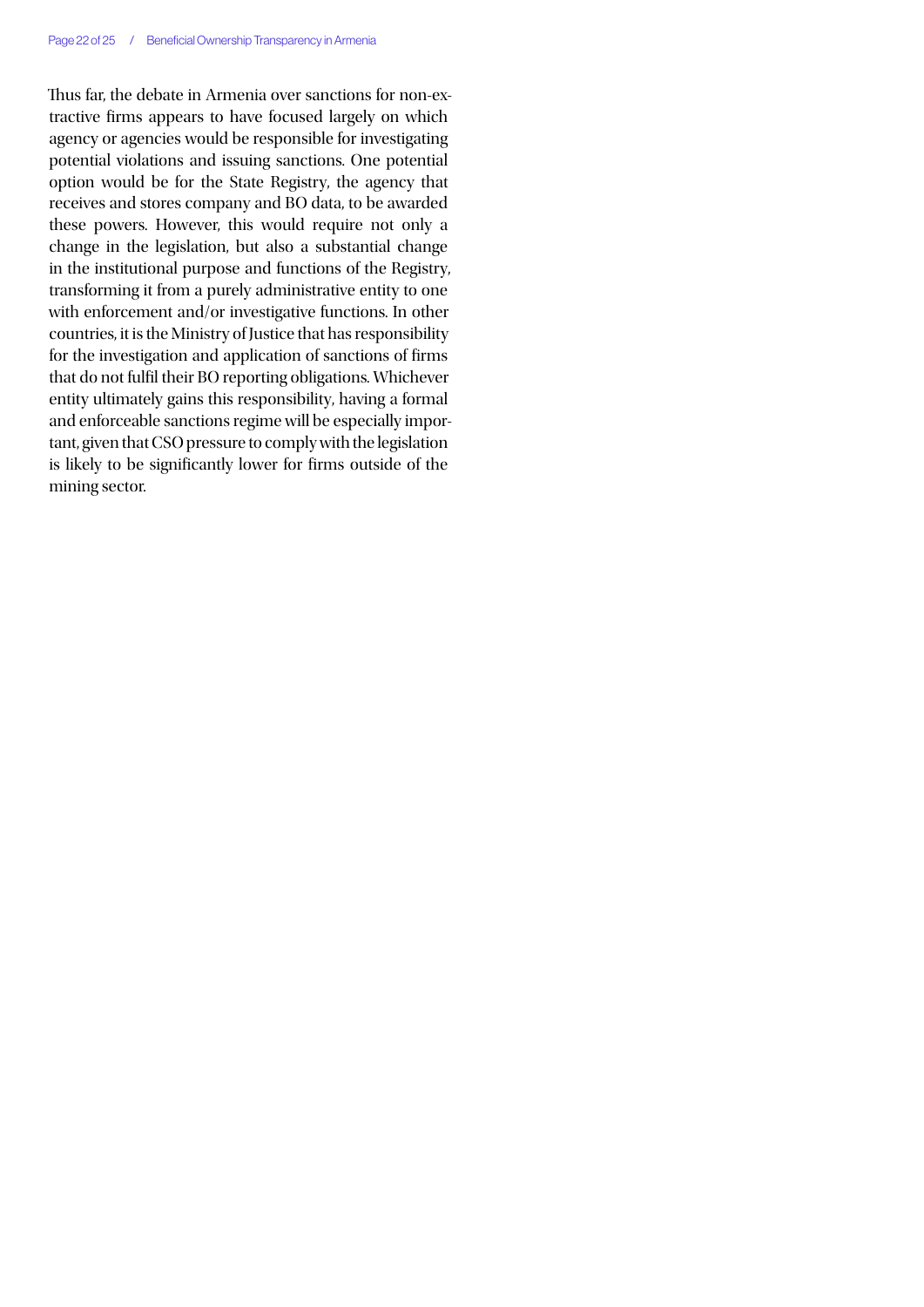## <span id="page-22-0"></span>**Conclusion**

Armenia's extractives pilot has laid a solid foundation for the creation of a centralised, public BO register across all industry sectors, in line with the commitments the country has made within its Open Government Partnership National Action Plan (2018-2020).

Implementation has been facilitated by a high level of political commitment to tackling corruption and improving transparency, and by the keen interest of numerous civil society actors in seeing these reforms advance. In this context, Armenia has been able to advance comparatively quickly by international standards to establish new systems for the collection and publication of BO data for the extractive industries. Though such data is currently only available via PDF scans of paper forms, rather than in the machine readable format that would facilitate analysis and verification, the disclosures from the sector are already being used by civil society organisations and investigative journalists.

The next stage of the reform process – expanding the disclosure requirements from the extractives sector to cover the whole economy – will be especially important to the success of Armenia's future anti-corruption endeavours. Transitioning from a narrowly focused pilot to an economy-wide BO disclosure regime will present additional challenges, given the need for new software development and the far greater numbers of firms who will soon become subject to BO disclosure requirements. Resourcing difficulties will also likely be compounded by the evolving COVID-19 pandemic and its associated effects on public health and political and economic systems.

Despite this, the existence of a broadly positive political context for reform, as well as the presence of an engaged group of local data users, bodes well for the potential future impact of the country's BO data disclosures. Armenia's implementing agencies are already making improvements to their systems and disclosure regime based on the feedback and learnings from the extractives pilot. One notable example is the form for obtaining the BO data from firms, where the Ministry of Justice and EITI Armenia have

collated their own learnings from the pilot, together with feedback from OO, the disclosing firms, and the software company; they are making numerous changes to the form to improve usability and flow with the aim of improving the quality of data disclosed. This improved form will then be used to collect BO information during the second round of disclosures for firms in all other industry sectors.

Whilst this report has outlined a range of suggestions regarding how Armenia could improve on future iterations of its disclosure regime, it is the creation of an electronic BO register and the shift towards publication of structured data in line with the BODS that should be the areas of highest priority. Effective implementation of these two changes would underpin the anti-corruption impact of Armenia's disclosures and provide the framework upon which future incremental improvements could be made.

Beyond its expected domestic impacts, Armenia's experience of creating a public and centralised BO register will also yield valuable learnings for other contexts. Currently, there is no clear roadmap for implementers internationally to pursue when moving from a single-sector BO disclosure regime to an economy-wide approach. Armenia's experience will provide excellent insights to larger countries, like Mexico, that have committed to a similarly staggered approach to rolling out BO disclosure requirements across their economies.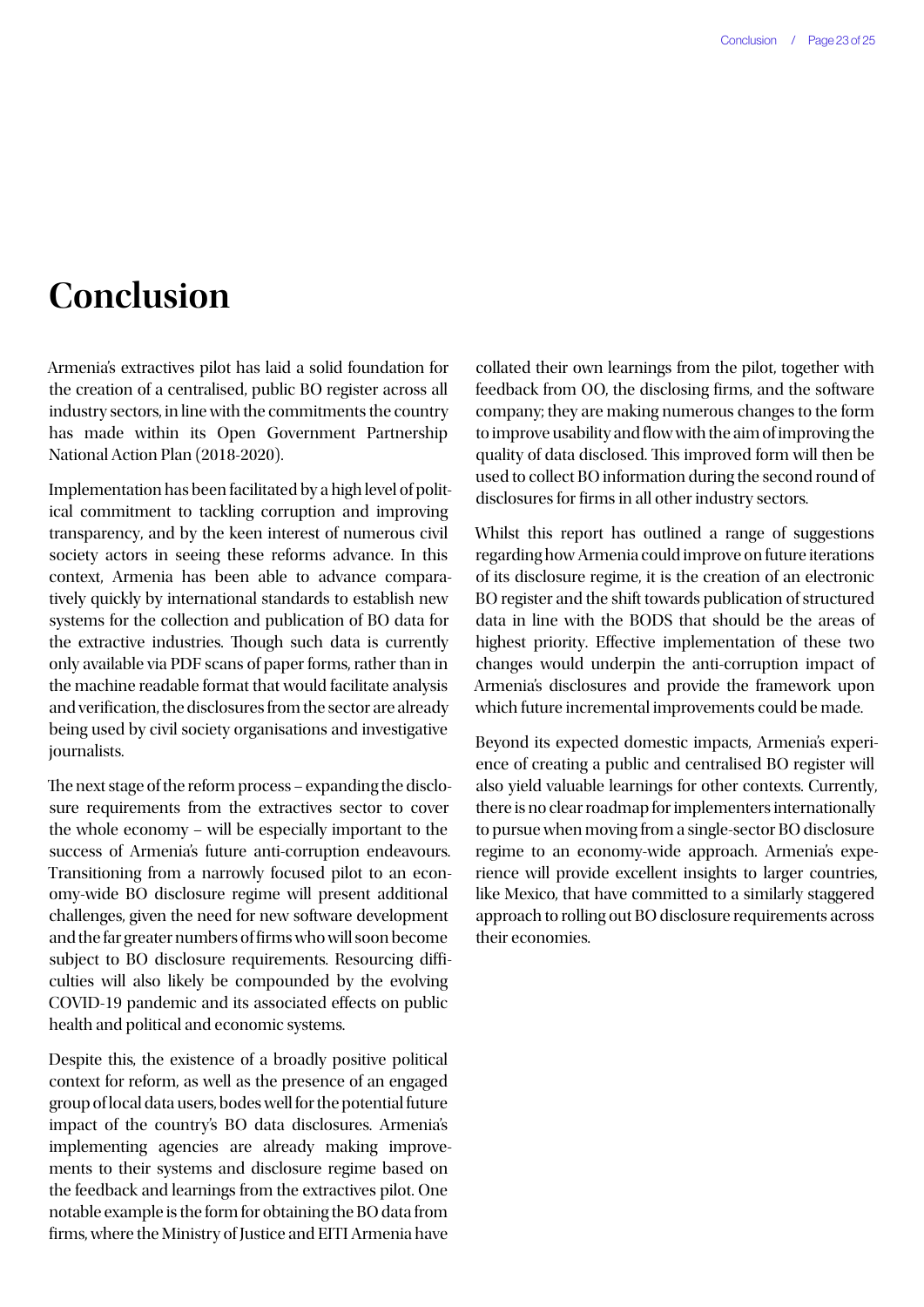## <span id="page-23-1"></span><span id="page-23-0"></span>**Annex**

## Summary of Open Ownership Recommendations, December 2019

In December 2019, Open Ownership provided Armenia with an interim briefing to consolidate the initial findings of the scoping review that relate to the extractives sector pilot. It is intended to inform the development of the regulatory framework, software systems and business processes for collecting and publishing beneficial ownership data for extractives companies. A summary of the recommendations from this report are outlined below:

#### **Regulations and Disclosure Forms**

- 1. Clarify the scope of the disclosure requirements so that they clearly describe which companies and persons that are connected to the disclosing company need to be included in the declaration.
- 2. Remove or lessen the requirements on collecting data on affiliated persons for this pilot.
- 3. Simplify the requirements to disclose information about intermediate entities in ownership chains for this pilot.
- 4. Provide guidance to companies to assist them with completing the form.
- 5. Consider whether the list of required data should be extended to include reasons - given by the declaring company - for any gaps in the disclosure.
- 6. Within the form, indicate which fields of information will be published publicly, and which will be used for internal purposes only.

## **Software system to collect and store beneficial ownership data**

- 7. Use an agile development process to enable rapid development of the database, supported by iterative improvements.
- 8. Clarify the level of integration required with Armenia's e-register by the end of the three months.
- 9. Ensure that data is structured to reflect the statement model used by the Beneficial Ownership Data Standard.
- 10. Incorporate a known transliteration system for converting information between Armenian, Cyrillic, and Latin alphabets.

## **Business processes to test and operationalise disclosure in extractives**

- 11. Test the draft forms with one or more extractives companies that will be required to disclose.
- 12. If initial disclosures are made manually, convert as much of the data as possible to a structured format for publication.